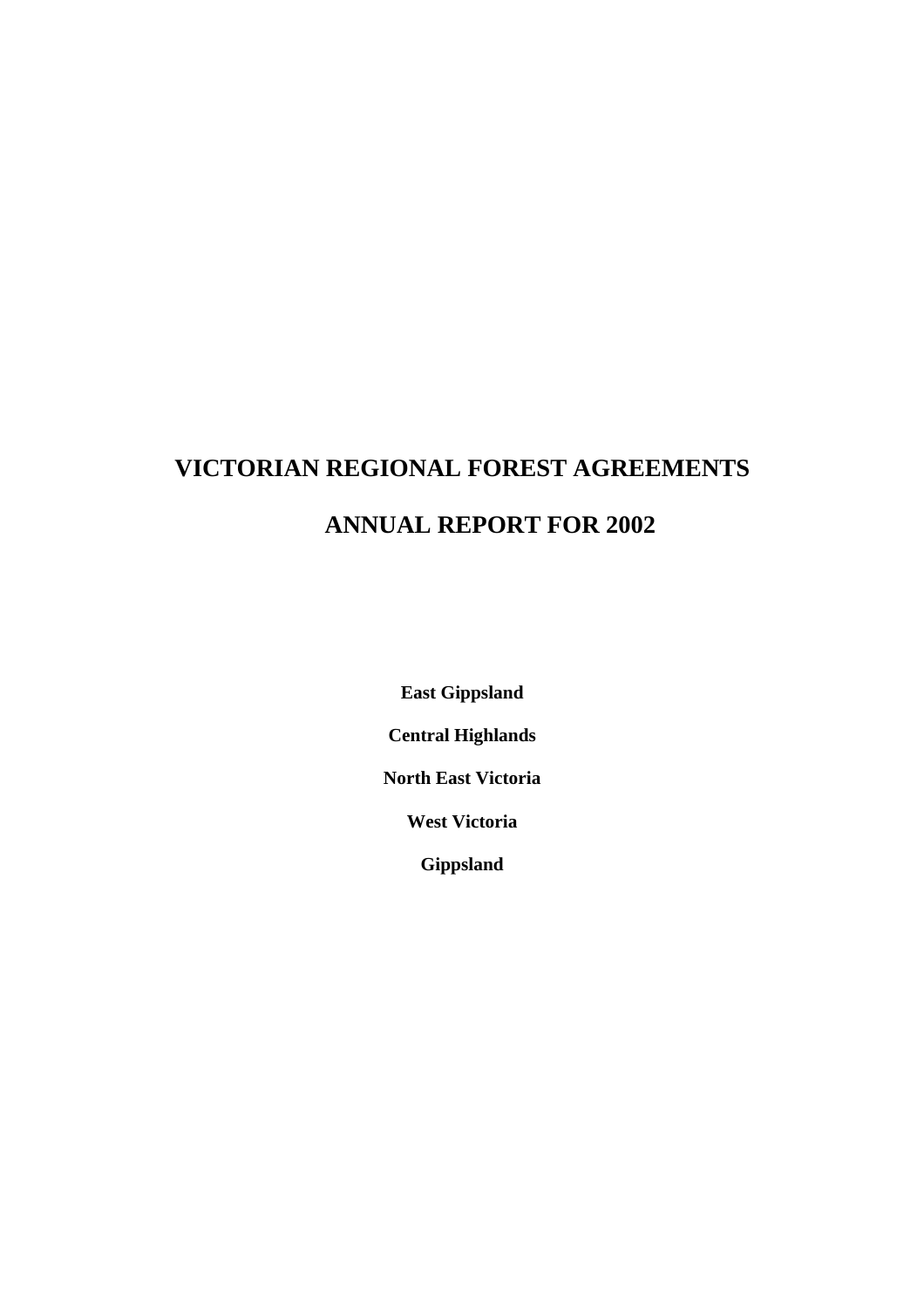## **VICTORIAN REGIONAL FOREST AGREEMENTS ANNUAL REPORT 2002**

This report covers all five Victorian Regional Forest Agreements (RFAs):

- East Gippsland signed February 1997
- Central Highlands signed March 1998
- North East Victoria signed August 1999
- West Victoria signed March 2000
- Gippsland signed March 2000

It fulfils the obligations under clause 25 of the East Gippsland RFA, clause 35 of the Central Highlands and North East Victoria RFAs, and clause 36 of the West Victoria and Gippsland RFAs whereby the parties to the Agreements are to report annually on the milestones set out in those Agreements. The milestones are set out in Attachments 3 (East Gippsland) and 4 (Central Highlands, North East Victoria, West Victoria and Gippsland) of the RFAs, and are outlined in Tables 1 - 5 of this report.

The parties have agreed to provide the annual reports on milestones for all completed RFAs simultaneously.

While the main focus of this report is on milestones due for completion by the end of 2002, detail on significant action towards other milestones is also provided. Some milestone dates in the East Gippsland, Central Highlands and North East Victoria RFAs were amended in the West Victoria and Gippsland RFAs in March 2000. The amended dates are reflected in this Annual Report.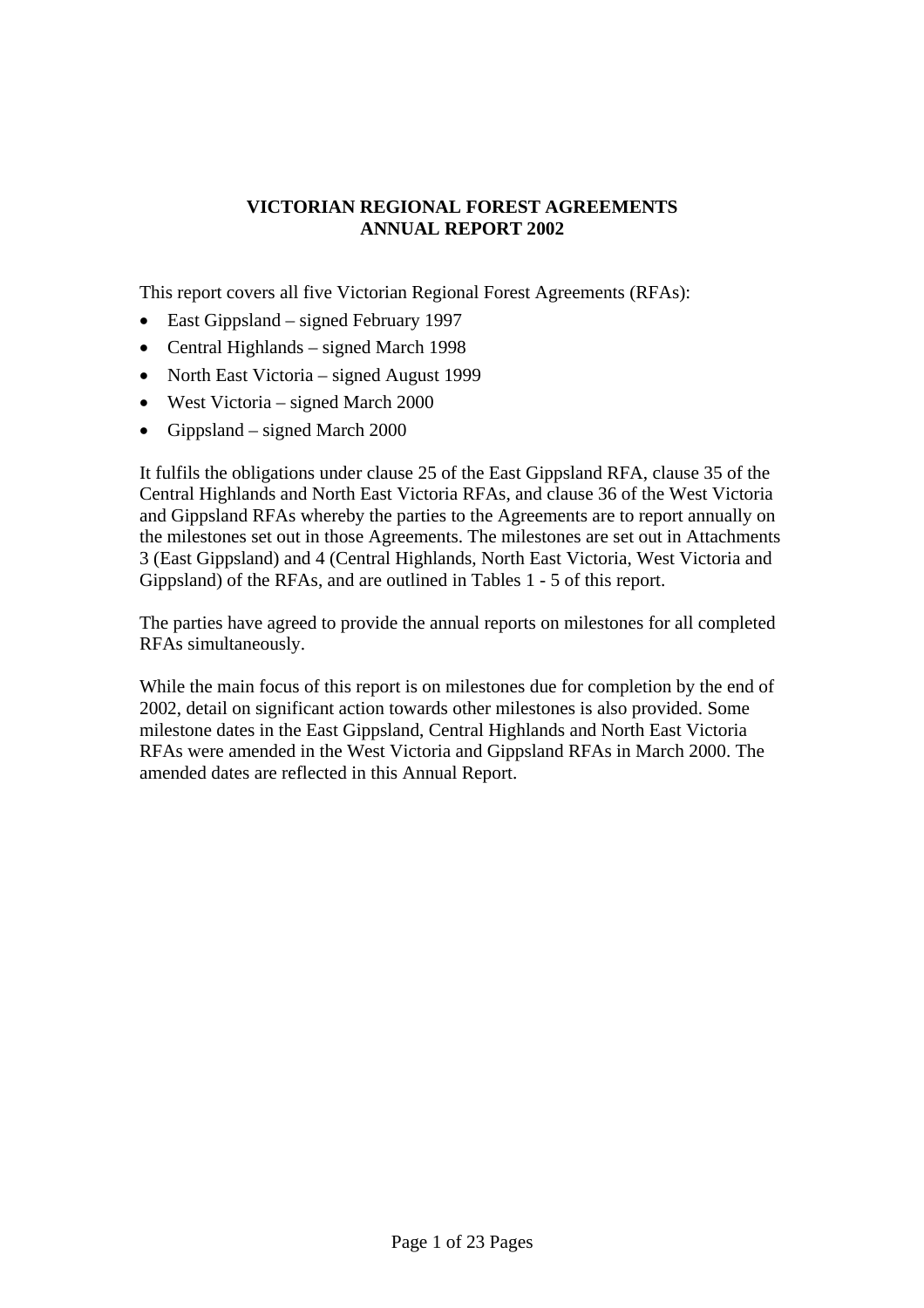## **TABLE OF CONTENTS**

| <b>Regional Forest Agreement</b> | <b>Table Number</b> | <b>Page Number</b> |
|----------------------------------|---------------------|--------------------|
| <b>East Gippsland</b>            |                     |                    |
| Central Highlands                | $\mathcal{D}$       |                    |
| North East Victoria              | 3                   | 12                 |
| West Victoria                    | 4                   | 16                 |
| Gippsland                        | 5                   | 20                 |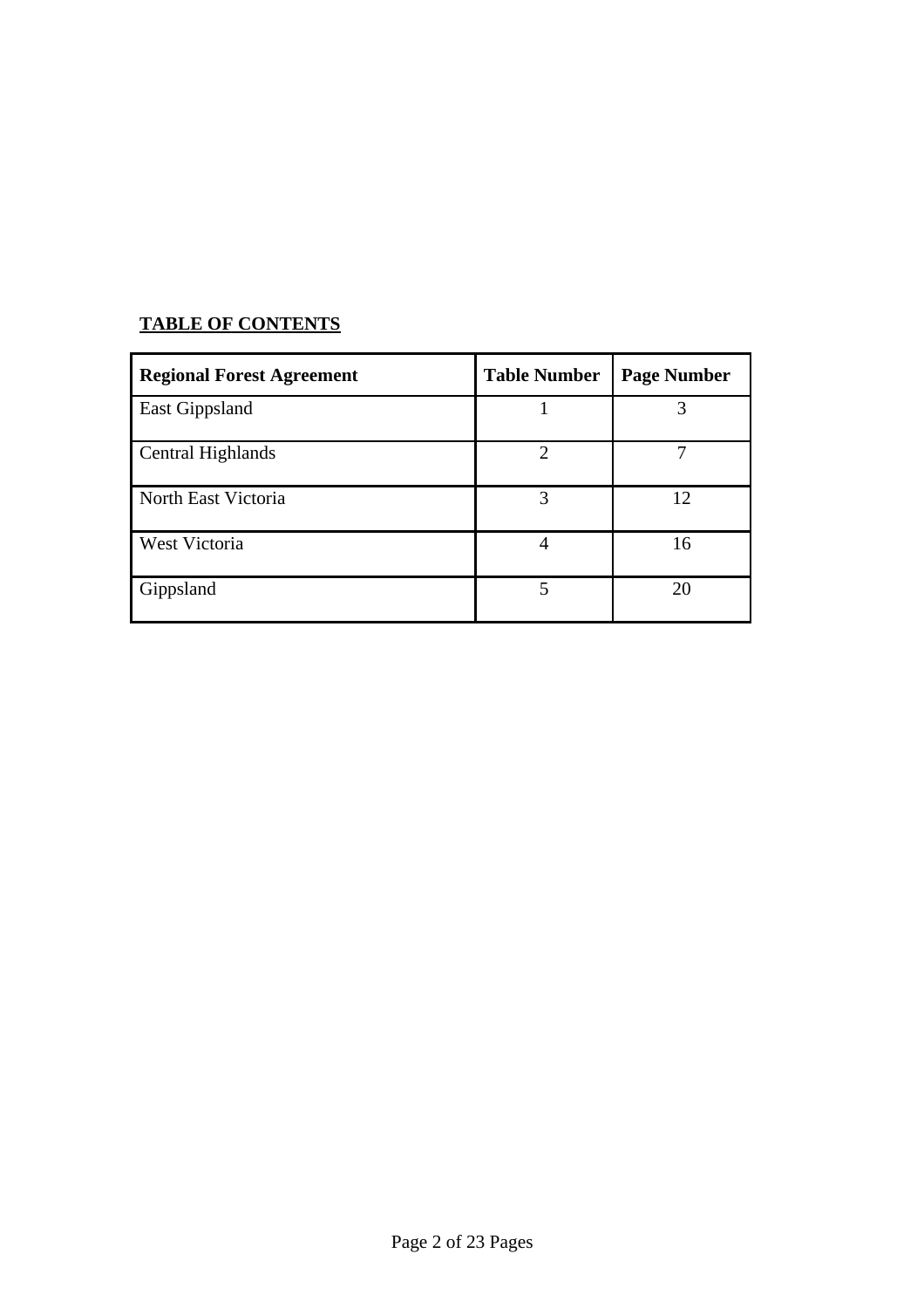| <b>Clause</b> | <b>Milestone</b>                                                                                                                  | <b>Timeline</b>   | <b>Implementation action</b>                                                                                                                                                                                                                                                                                                                                                                                                                                                                                                                                                                                                                                                                                                                                                                                                                                                                                                                                                                                                                                                                                                                   |
|---------------|-----------------------------------------------------------------------------------------------------------------------------------|-------------------|------------------------------------------------------------------------------------------------------------------------------------------------------------------------------------------------------------------------------------------------------------------------------------------------------------------------------------------------------------------------------------------------------------------------------------------------------------------------------------------------------------------------------------------------------------------------------------------------------------------------------------------------------------------------------------------------------------------------------------------------------------------------------------------------------------------------------------------------------------------------------------------------------------------------------------------------------------------------------------------------------------------------------------------------------------------------------------------------------------------------------------------------|
| 20            | Australian Government to<br>seek passage of<br>amendments to woodchip<br>export regulations under the<br>Export Control Act 1982. | June 1997         | Milestone completed in April 1997.                                                                                                                                                                                                                                                                                                                                                                                                                                                                                                                                                                                                                                                                                                                                                                                                                                                                                                                                                                                                                                                                                                             |
| 29            | Victoria to implement an<br>on-going quality assurance<br>programme.                                                              | 2002 <sup>1</sup> | Commenced forest<br>$\blacksquare$<br>management reforms as part of<br>the Our Forests Our Future<br>policy statement.<br>Independent audits of<br>public land to ensure<br>compliance with the Code<br>of Forest Practices for<br><b>Timber Production has</b><br>been established and<br>overseen by the<br><b>Environment Protection</b><br>Authority.<br>Commenced the<br>development of an<br>Environmental<br>Management System for<br>key activities in State<br>forests.<br>Commenced a review of<br>the Forests Act.<br>Commenced an Industry<br>Transition Program.<br>A Discussion Paper was<br>finalised on options for<br>community management of<br>the Wombat Forest.<br>Continued the development<br>of a new licensing and<br>pricing system for timber<br>resource allocation.<br>As part of the cyclic review<br>process, the Auditor General<br>undertook a review of Victorian<br>fire prevention and<br>preparedness.<br>Consistent with the Code of<br>٠<br><b>Practice for Fire Management</b><br>on Public Land, Victoria<br>continued to implement a<br>continuous improvement<br>program:<br>Continued implementing |

**Table 1. Milestone Implementation - East Gippsland** 

<span id="page-3-0"></span> 1 Original milestone date (2000) amended in clause 44 of the North East Victoria RFA.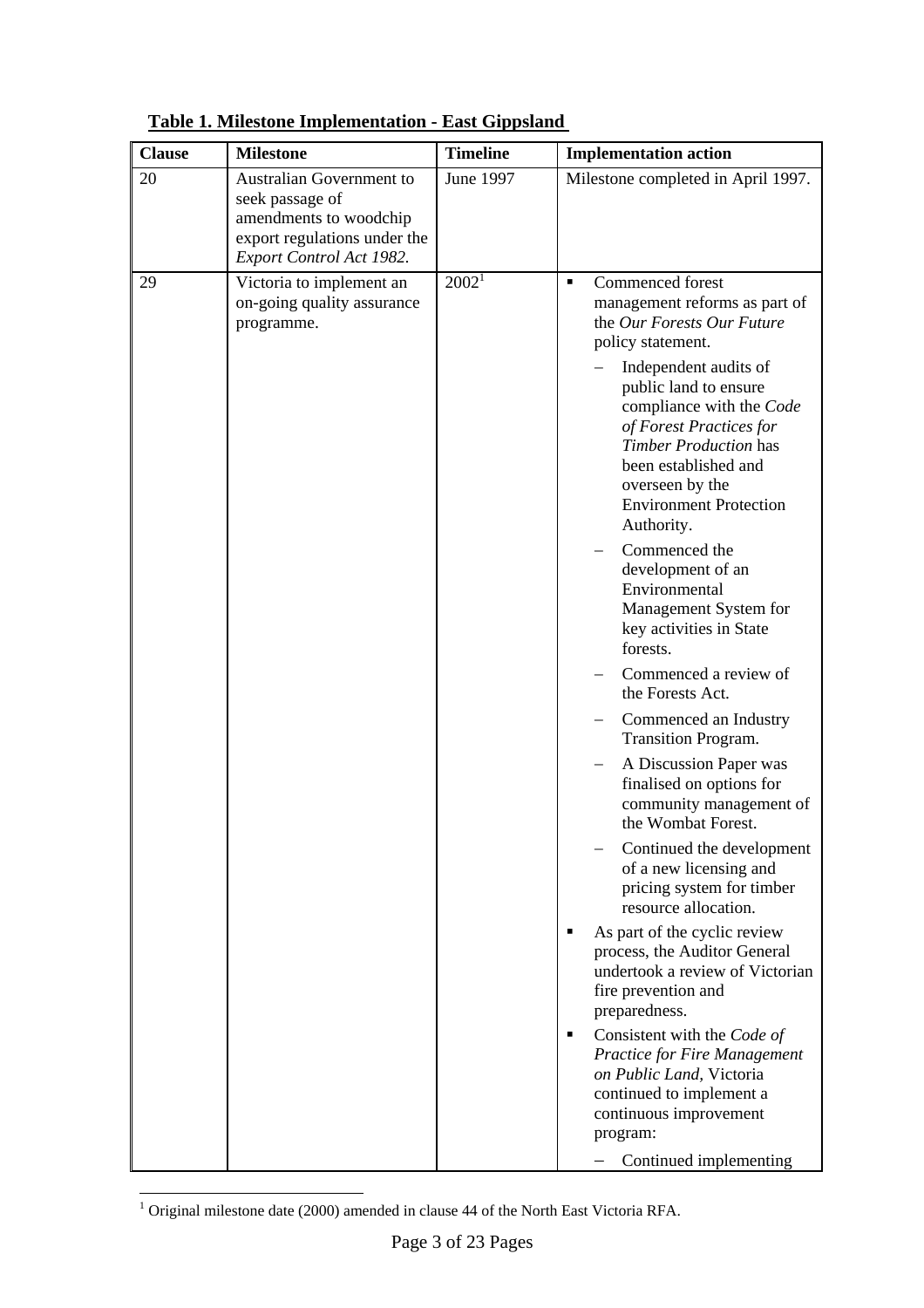| <b>Clause</b> | <b>Milestone</b>                                                                                                                                      | <b>Timeline</b>         | <b>Implementation action</b>                                                                                                                                                                                                                                                                                                                                                        |
|---------------|-------------------------------------------------------------------------------------------------------------------------------------------------------|-------------------------|-------------------------------------------------------------------------------------------------------------------------------------------------------------------------------------------------------------------------------------------------------------------------------------------------------------------------------------------------------------------------------------|
|               |                                                                                                                                                       |                         | the recommendations from<br>the Linton Coronal Inquiry.<br>Real time and retrospective<br>auditing of the use of<br>prescribed fire and wildfire<br>suppression operations<br>were conducted.<br>Continued development<br>and refinement of business<br>practice processes and<br>procedures.<br>Victorian Pest Management - A<br>٠<br><b>Framework for Action was</b><br>released. |
| 34            | Victoria to complete and<br>publish regional<br>prescriptions for timber<br>production.                                                               | December<br>$1998^2$    | Milestone completed by December<br>1998.                                                                                                                                                                                                                                                                                                                                            |
| 34            | Victoria to use its best<br>endeavours to complete and<br>publish management plans<br>for all National and State<br>Parks.                            | December<br>1998        | All but three park plans were<br>completed and published by the end<br>of 1998. The National Park Act<br>requires a management plan to be<br>prepared for each national and State<br>park.                                                                                                                                                                                          |
| 34            | Victoria to implement the<br><b>Integrated Forest Planning</b><br>System and the Statewide<br><b>Forest Resource Inventory</b><br>for East Gippsland. | 31 December<br>$2005^3$ | Development of the Statewide<br>Forest Resource Inventory (SFRI)<br>for East Gippsland is in progress.<br>The mapping component of the<br>SFRI has been completed. The<br>inventory of the mature forest has<br>been completed and is in progress<br>for the regrowth forest.                                                                                                       |
| 38            | Victoria and the Australian<br>Government to assess the<br>outcomes of the Montreal<br>Process Implementation<br>Group (MIG) process.                 | December<br>1997        | Milestone completed in December<br>1997 through Victoria's input and<br>agreement to the "Framework of<br>Regional (Sub-National) Level<br>Criteria and Indicators of<br>Sustainable Forest Management in<br>Australia".                                                                                                                                                            |
| 40            | Victoria and the Australian<br>Government to develop<br>sustainability indicators.                                                                    | 2002                    | A framework to develop<br>sustainability indicators has been<br>agreed to by the State and<br>Australian Government. Victoria<br>completed data collection for<br><b>Montreal Process Category A</b><br>indicators and national State of                                                                                                                                            |

<sup>&</sup>lt;sup>2</sup> Original milestone date (December 1997) amended in clause 45 of the Central Highlands RFA.<br><sup>3</sup> Original milestone date (2001) amended in Attachment 10 (Table 1) of the Gippsland and West

<span id="page-4-1"></span><span id="page-4-0"></span>Victoria RFAs.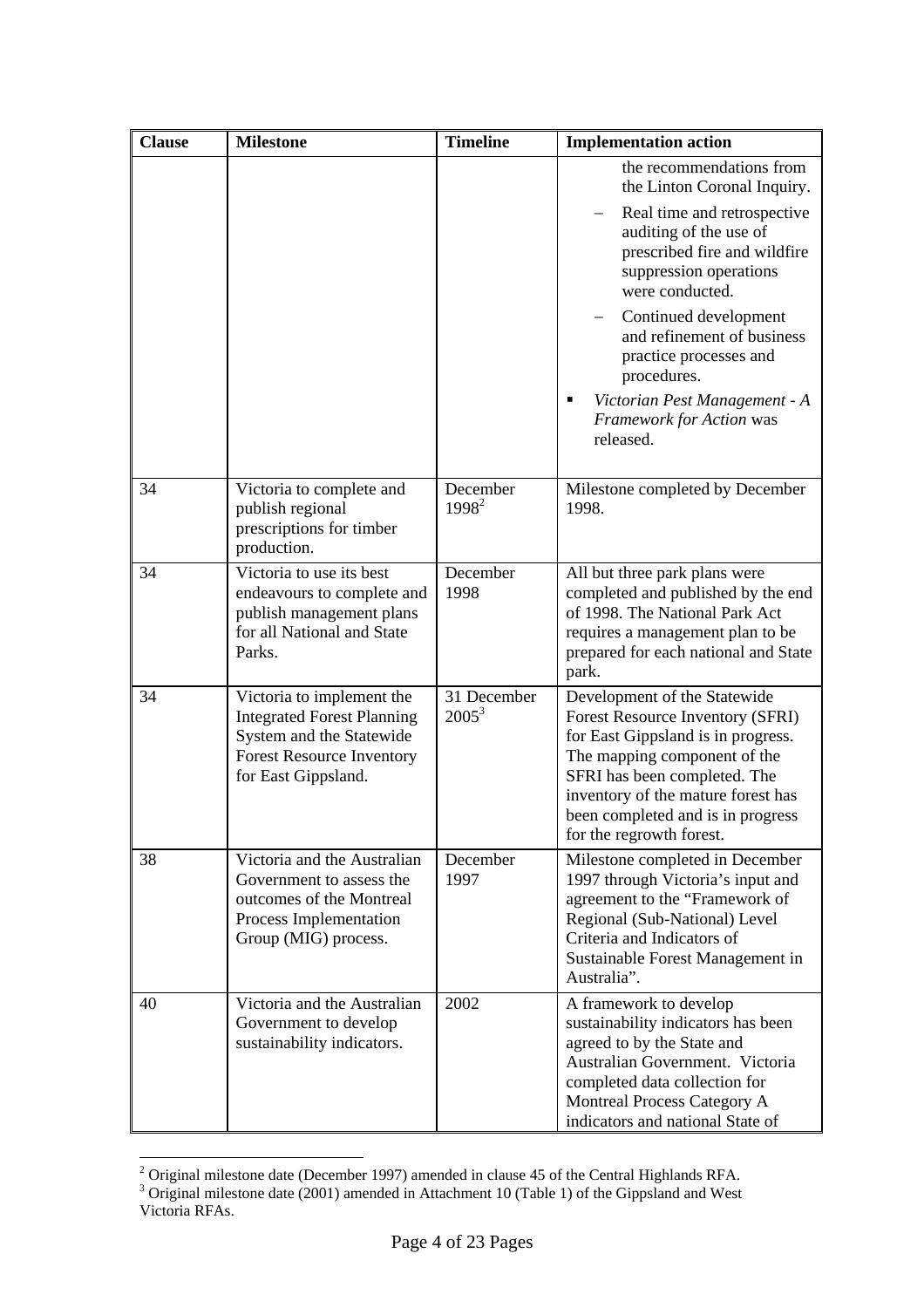| <b>Clause</b> | <b>Milestone</b>                                                                                            | <b>Timeline</b> | <b>Implementation action</b>                                                                                                                                                                                                                                                                                                                                                                                                                          |
|---------------|-------------------------------------------------------------------------------------------------------------|-----------------|-------------------------------------------------------------------------------------------------------------------------------------------------------------------------------------------------------------------------------------------------------------------------------------------------------------------------------------------------------------------------------------------------------------------------------------------------------|
|               |                                                                                                             |                 | Forest Reporting at the Statewide<br>level and progressed data collection<br>at the regional level.                                                                                                                                                                                                                                                                                                                                                   |
| 45            | Victoria and the Australian<br>Government to undertake<br>and where relevant<br>complete threatened species | 2002            | Work is well advanced on the<br>preparation of Action Statements<br>and Recovery Plans for 10 species<br>and communities.                                                                                                                                                                                                                                                                                                                             |
|               | work as detailed in<br>Attachment 4 (of the East<br>Gippsland RFA).                                         |                 | <b>Action Statements have been</b><br>completed for the Powerful Owl,<br>Brush-tailed Phascogale, Eastern<br>Bristlebird, Yellow Hyacinth<br>Orchid (Dipodium hamiltonianum),<br>Silurian Limestone Pomaderris<br>Shrubland, Orbost Spiny Crayfish,<br>Alpine Water Skink, Diamond<br>Python, Masked Owl Sooty Owl,<br>Prasophyllum morganii, Swift<br>Parrot and Spot-tailed Quoll.<br>Recovery Plans have been<br>completed for Long-footed Potoroo |
|               |                                                                                                             |                 | (Potorous longipes) and Swift<br>Parrot (Lathamus discolor).<br>Nomination for the Flora and<br>Fauna Guarantee Act 1988 listing                                                                                                                                                                                                                                                                                                                      |
|               |                                                                                                             |                 | has been completed for Cobungra<br>Leek-Orchid (Prasophyllum<br><i>morganii</i> ) and Bonnet Orchid<br>(Cryptostylis erecta).                                                                                                                                                                                                                                                                                                                         |
|               |                                                                                                             |                 | Whilst the above outlines progress<br>on those species detailed in the East<br>Gippsland RFA, across Victoria 58<br>items were listed under the Flora<br><i>and Fauna Guarantee Act 1988</i> and 1<br>47 Action Statements were<br>completed in 2002.                                                                                                                                                                                                 |
| 46            | Victoria to develop<br>programs for pest plant and<br>pest animal control.                                  | 2002            | In June 2002 Victoria released a<br>Victorian Pest Management<br>Framework that provides for the<br>development of more detailed<br>strategies or programs within each<br>region. Victoria has allocated<br>resources to step up pest<br>management on public land. In<br>2003/04 these will be directed to<br>the pest management component of<br>the bushfire recovery program in<br>the Victorian Alps.                                            |
| 49            | Victoria to implement<br>agreed tenure changes to<br>establish the CAR Reserve<br>System.                   | February 1998   | Completed. The tenure changes<br>were legislated in November 1998<br>and proclaimed in April 1999.                                                                                                                                                                                                                                                                                                                                                    |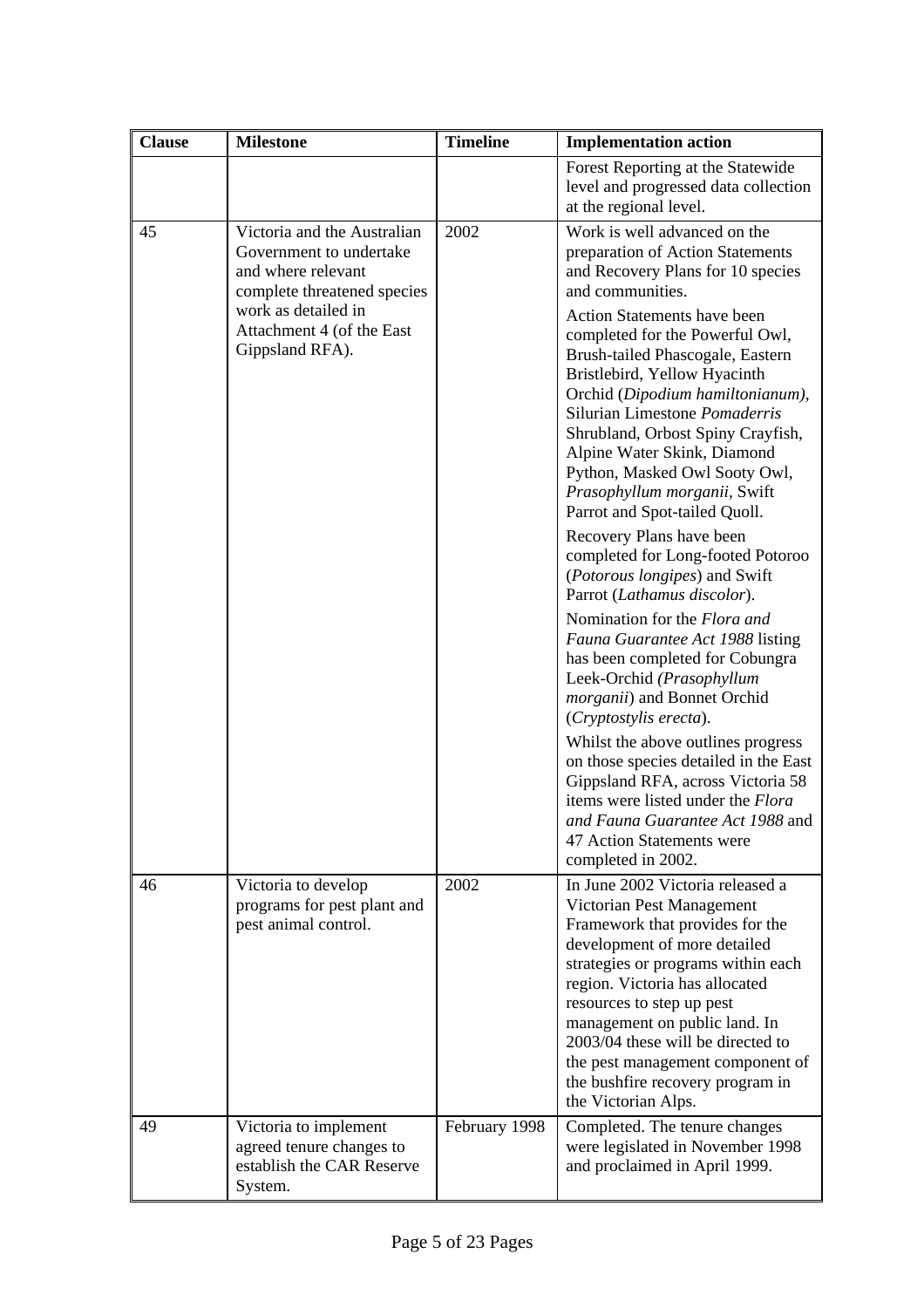| <b>Clause</b> | <b>Milestone</b>                                                                                                              | <b>Timeline</b>                                                                        | <b>Implementation action</b>                                                                                                         |
|---------------|-------------------------------------------------------------------------------------------------------------------------------|----------------------------------------------------------------------------------------|--------------------------------------------------------------------------------------------------------------------------------------|
| 51            | Victoria to publish an<br>amendment to the East<br><b>Gippsland Forest</b><br>Management Area Plan.                           | June 1997                                                                              | Milestone completed in June 1997.                                                                                                    |
| 56            | <b>Australian Government to</b><br>seek to remove export<br>controls for timber sourced<br>from all Victorian<br>plantations. | March 1997                                                                             | Milestone completed in March<br>1997.                                                                                                |
| 61            | Victoria to complete a<br>review in accordance with<br>the Competition Principles<br>Agreement.                               | 1999                                                                                   | Milestone completed in May 1999.                                                                                                     |
| 64            | Victoria to publish its<br>rainforest research.                                                                               | 1998 <sup>4</sup>                                                                      | Milestone completed in December<br>1998.                                                                                             |
| 67            | Victoria and the Australian<br>Government develop a Data<br>Agreement and lodge<br>archival copies of data                    | Data schedule<br>by 30 June<br>2000; lodge<br>archived data<br>by 31 March<br>$2001^5$ | State-wide data agreement signed<br>on 28 March 2000. The data<br>schedule is complete. Archival<br>copies of data have been lodged. |

<span id="page-6-1"></span><span id="page-6-0"></span><sup>4&</sup>lt;br>
<sup>4</sup> Original milestone date (December 1997) amended in Attachment 1 of the Central Highlands RFA.<br>
<sup>5</sup> Original milestone date (June 1997) amended in clause 84 of the North East RFA to allow the development of both a schedule to the Statewide Data Agreement, and the lodgement of archival copies of data, by 31 March 2000. These dates were further amended in clause 92 of both the West Victoria and Gippsland RFAs, committing Victoria and the Australian Government to develop a schedule to the Statewide Data Agreement by 30 June 2000, and to lodge archival copies of data by 31 March 2001.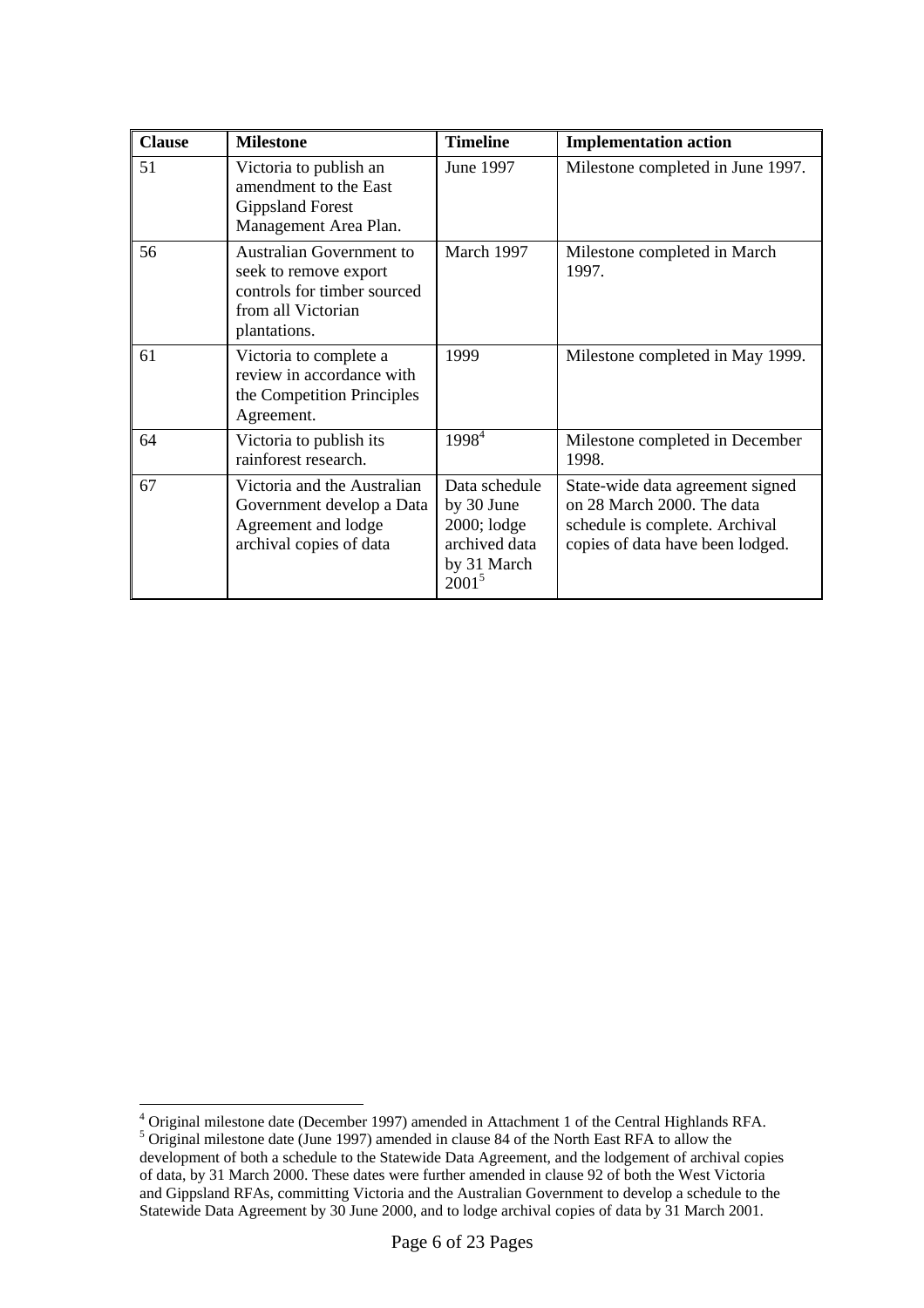| <b>Clause</b> | <b>Milestone</b>                                                  | <b>Timeline</b> | <b>Implementation action</b>                                                                                                                                                                                                    |
|---------------|-------------------------------------------------------------------|-----------------|---------------------------------------------------------------------------------------------------------------------------------------------------------------------------------------------------------------------------------|
| 44            | Victoria to implement an<br>ongoing Quality Assurance<br>Program. | $2002^6$        | Commenced forest<br>$\blacksquare$<br>management reforms as part of<br>the Our Forests Our Future<br>policy statement.                                                                                                          |
|               |                                                                   |                 | Independent audits of<br>public land to ensure<br>compliance with the Code<br>of Forest Practices for<br><b>Timber Production has</b><br>been established and<br>overseen by the<br><b>Environment Protection</b><br>Authority. |
|               |                                                                   |                 | Commenced the<br>development of an<br>Environmental<br>Management System for<br>key activities in State<br>forests.                                                                                                             |
|               |                                                                   |                 | Commenced a review of<br>the Forests Act.                                                                                                                                                                                       |
|               |                                                                   |                 | Commenced an Industry<br>Transition Program.                                                                                                                                                                                    |
|               |                                                                   |                 | A Discussion Paper was<br>finalised on options for<br>community management of<br>the Wombat Forest.                                                                                                                             |
|               |                                                                   |                 | Continued the development<br>of a new licensing and<br>pricing system for timber<br>resource allocation.                                                                                                                        |
|               |                                                                   |                 | As part of the cyclic review<br>process, the Auditor General<br>undertook a review of Victorian<br>fire prevention and<br>preparedness.                                                                                         |
|               |                                                                   |                 | Consistent with the Code of<br>٠<br><b>Practice for Fire Management</b><br>on Public Land, Victoria<br>continued to implement a<br>continuous improvement<br>program:                                                           |
|               |                                                                   |                 | Continued implementing<br>the recommendations from<br>the Linton Coronal Inquiry.                                                                                                                                               |
|               |                                                                   |                 | Real time and retrospective<br>auditing of the use of<br>prescribed fire and wildfire                                                                                                                                           |

**Table 2. Milestone Implementation - Central Highlands**

<span id="page-7-0"></span> 6 Original milestone date (2000) amended in clause 44 of the North East Victoria RFA.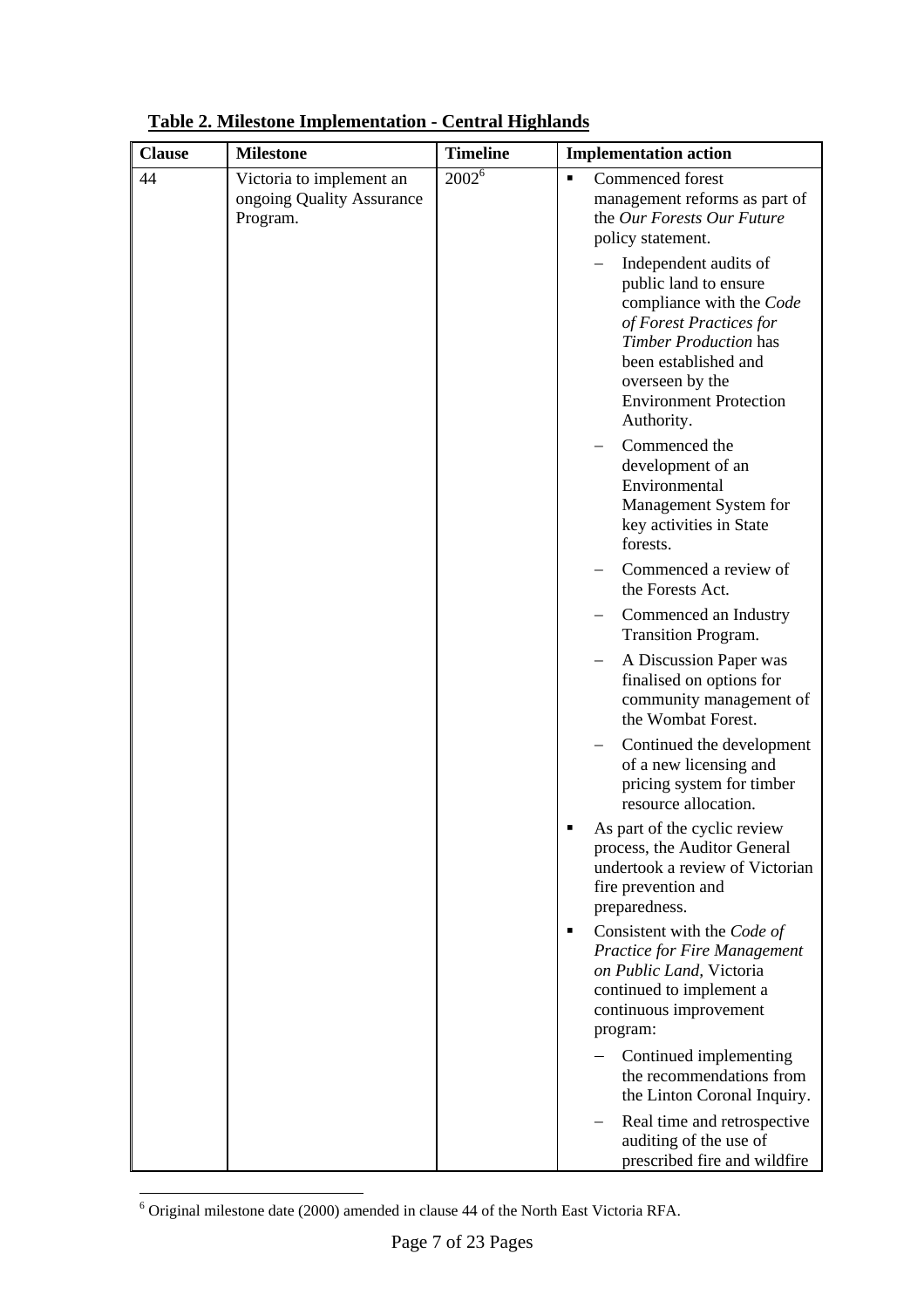| <b>Clause</b> | <b>Milestone</b>                                                                                                                                             | <b>Timeline</b>                                                                                             | <b>Implementation action</b>                                                                                                                                                                                                                                                                                                                                                                                                                            |
|---------------|--------------------------------------------------------------------------------------------------------------------------------------------------------------|-------------------------------------------------------------------------------------------------------------|---------------------------------------------------------------------------------------------------------------------------------------------------------------------------------------------------------------------------------------------------------------------------------------------------------------------------------------------------------------------------------------------------------------------------------------------------------|
|               |                                                                                                                                                              |                                                                                                             | suppression operations<br>were conducted.                                                                                                                                                                                                                                                                                                                                                                                                               |
|               |                                                                                                                                                              |                                                                                                             | Continued development<br>and refinement of business<br>practice processes and<br>procedures.                                                                                                                                                                                                                                                                                                                                                            |
|               |                                                                                                                                                              |                                                                                                             | Victorian Pest Management - A<br>п<br>Framework for Action was<br>released.                                                                                                                                                                                                                                                                                                                                                                             |
| 45            | Victoria to complete and<br>publish regional<br>prescriptions for timber<br>production.                                                                      | December<br>1998                                                                                            | Milestone completed by December<br>1998.                                                                                                                                                                                                                                                                                                                                                                                                                |
| 45            | Victoria to use its best<br>endeavours to complete and<br>publish management plans<br>for all National and State<br>Parks.                                   | December<br>1998                                                                                            | All but three park plans were<br>completed and published by the end<br>of 1998. The National Park Act<br>requires a management plan to be<br>prepared for each national and State<br>park.                                                                                                                                                                                                                                                              |
| 45            | Victoria to implement the<br><b>Integrated Forest Planning</b><br>System and the Statewide<br><b>Forest Resource Inventory</b><br>for the Central Highlands. | Central<br>Gippsland<br>(part) FMA by<br>31/12/2002;<br>Central and<br>Dandenong<br>FMAs by<br>31/12/2004.7 | Development of the SFRI is in<br>progress. The mapping and the<br>inventory components of the SFRI<br>are complete. Analysis of the ash<br>forest data in the Central Highlands<br>is complete and in progress for the<br>mixed species forests.<br>Implementation of the Integrated<br>Forest Planning System (IFPS) for<br>the ash forests is in progress. It is<br>expected that the IFPS for the<br>Central Highlands will be<br>completed in 2004. |
| 50            | Victoria and the Australian<br>Government to develop<br>sustainability indicators.                                                                           | 2002                                                                                                        | A framework to develop<br>sustainability indicators has been<br>agreed to by the State and<br>Australian Government. Victoria<br>completed data collection for<br>Montreal Process Category A<br>indicators and national State of<br>Forest Reporting at the Statewide<br>level and progressed data collection<br>at the regional level.                                                                                                                |
| 57            | Victoria and the Australian<br>Government to undertake<br>and where relevant<br>complete threatened species<br>work as detailed in<br>Attachment 2 (of the   | 2002                                                                                                        | Work is well advanced on the<br>preparation of Action Statements<br>and Recovery Plans for 8 species<br>and 2 threatening processes.<br><b>Action Statements have been</b><br>completed for the Warragul                                                                                                                                                                                                                                                |

<span id="page-8-0"></span> 7 Original milestone date (2001) amended in Attachment 10 (Table 1) of the Gippsland and West Victoria RFAs.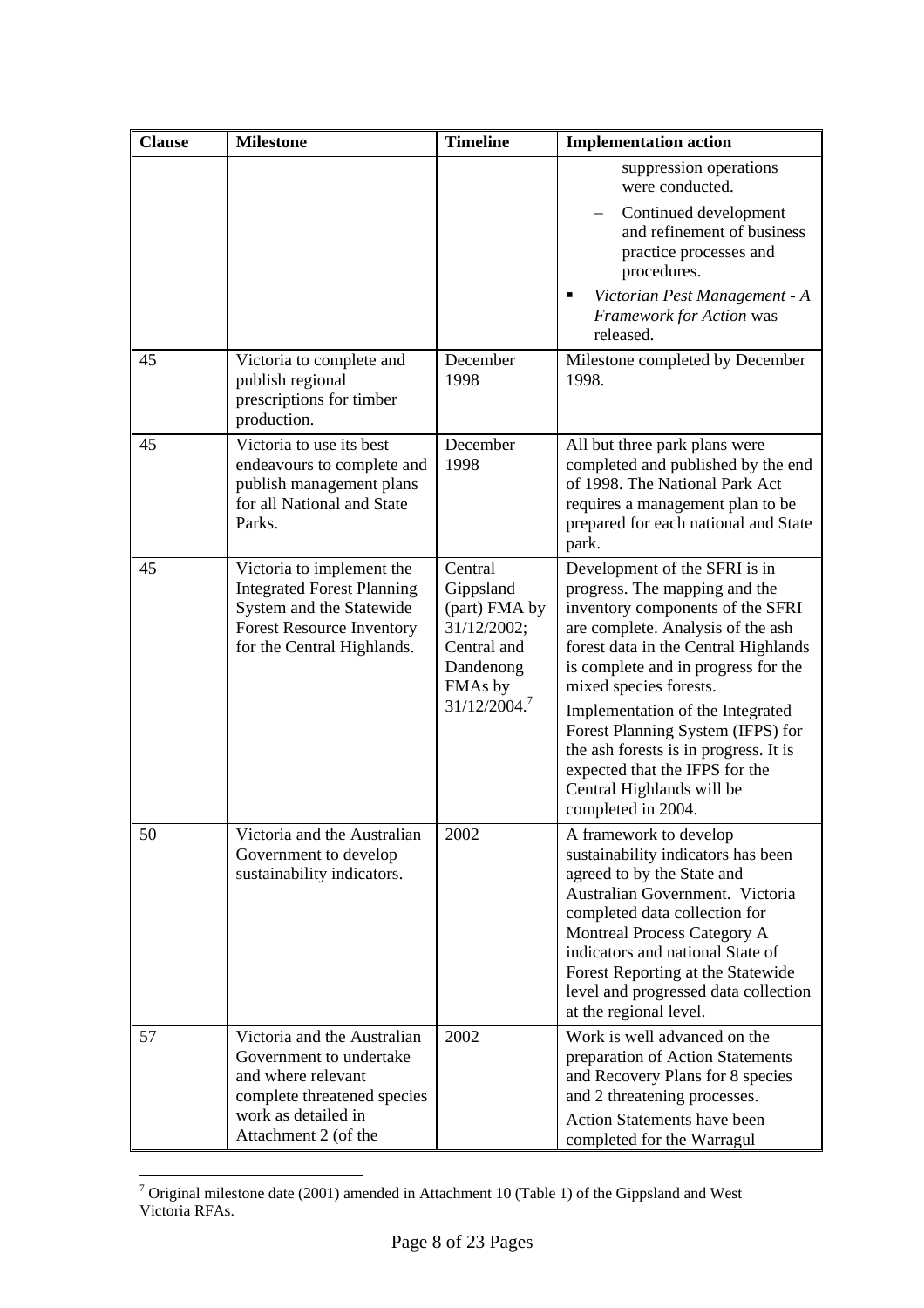| <b>Clause</b> | <b>Milestone</b>                                                           | <b>Timeline</b> | <b>Implementation action</b>                                                                                                                                                                                                                                                                                                                                                                                                                                                                                                                                                                       |
|---------------|----------------------------------------------------------------------------|-----------------|----------------------------------------------------------------------------------------------------------------------------------------------------------------------------------------------------------------------------------------------------------------------------------------------------------------------------------------------------------------------------------------------------------------------------------------------------------------------------------------------------------------------------------------------------------------------------------------------------|
|               | Central Highlands RFA).                                                    |                 | Burrowing Crayfish, Narracan<br>Burrowing Crayfish, Mt Donna<br>Buang Wingless Stonefly,<br>Amphipod (Austrogammarus<br>haasei), Curly Sedge (Carex<br>tasmanica), Shiny Phebalium<br>(Phebalium willsonii), Gully<br>Grevillea (Grevillea barklyana ssp.<br>barklyana), Swollen Swamp<br>Wallaby-grass (Amphibromus<br>pithogastrus), Rosella Spider-<br>orchid (Caladenia rosella),<br>Crimson Spider Orchid (Caladenia<br><i>concolor</i> ) and Increase in sediment<br>input into Victorian rivers and<br>streams due to human activities.                                                     |
|               |                                                                            |                 | Recovery Plans have been<br>completed for Spotted Tree Frog<br>(Litoria spenceri) and Baw Baw<br>Frog (Philoria frosti).<br>A Threat Abatement Plan has been                                                                                                                                                                                                                                                                                                                                                                                                                                       |
|               |                                                                            |                 | completed for <i>Phytophthora</i> spp.<br>Nomination for the Flora and<br>Fauna Guarantee Act 1988 listing<br>has been completed for Plains<br>Grassy Woodland (or floristic<br>communities thereof), Valley<br>Grassy Forest (or floristic<br>communities thereof), Smoky<br>Mouse (Pseudomys fumeus) and<br>Tree Geebung (Persoonia arborea).<br>Whilst the above outlines progress<br>on those species detailed in the<br>Central Highlands RFA, across<br>Victoria 58 items were listed under<br>the Flora and Fauna Guarantee Act<br>1988 and 47 Action Statements<br>were completed in 2002. |
| 59            | Victoria to develop<br>programs for pest plant and<br>pest animal control. | 2003            | In June 2002 Victoria released a<br>Victorian Pest Management<br>Framework that will provide for the<br>development of more detailed<br>strategies or programs within each<br>region. Victoria has allocated<br>resources to step up pest<br>management on public land. In<br>2003/04 these will be directed to<br>the pest management component of<br>the bushfire recovery program in<br>the Victorian Alps.                                                                                                                                                                                     |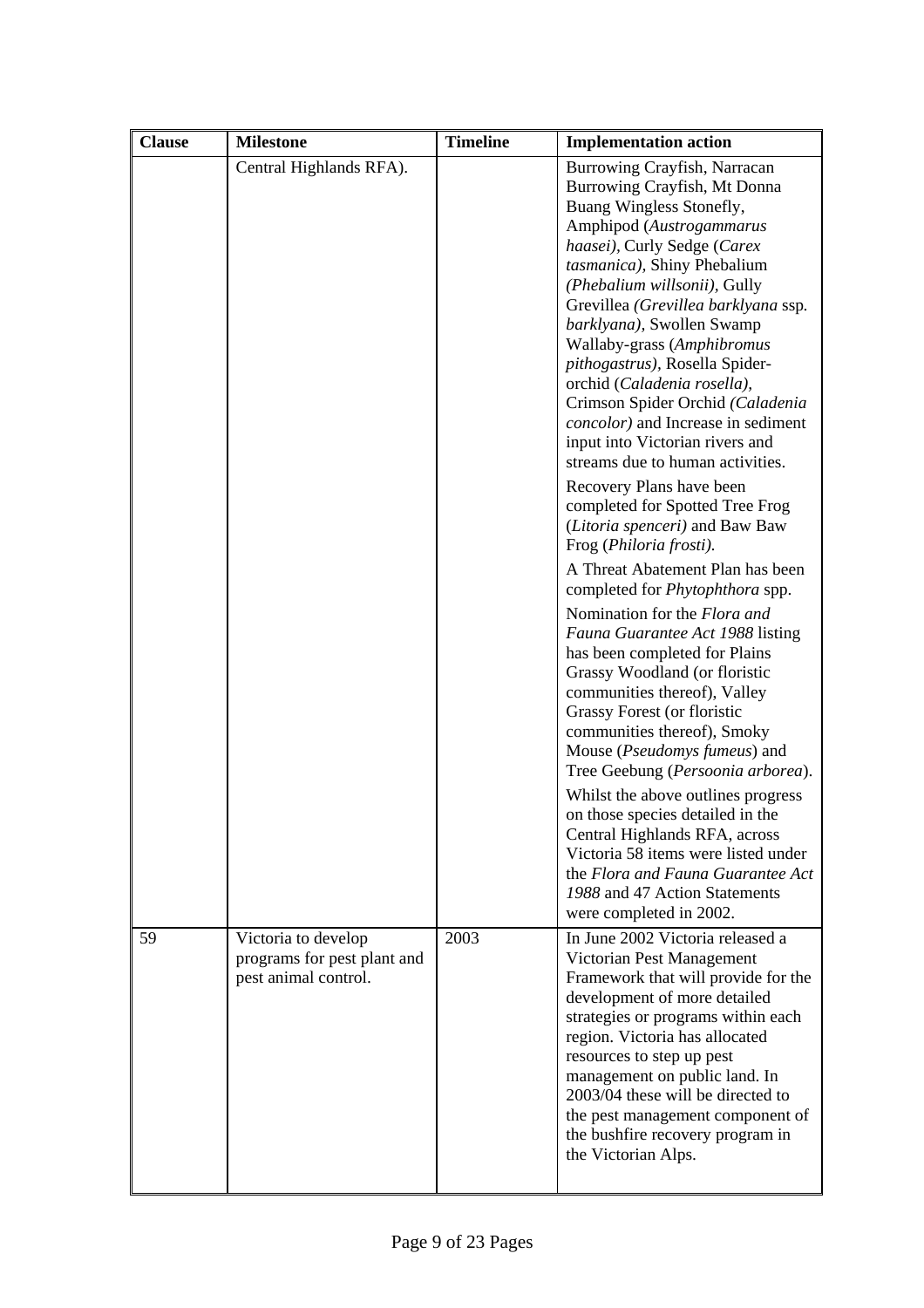| <b>Clause</b> | <b>Milestone</b>                                                                                                                                                                         | <b>Timeline</b>                                                                        | <b>Implementation action</b>                                                                                                                                                                                                                                                                                                                                                                                                         |
|---------------|------------------------------------------------------------------------------------------------------------------------------------------------------------------------------------------|----------------------------------------------------------------------------------------|--------------------------------------------------------------------------------------------------------------------------------------------------------------------------------------------------------------------------------------------------------------------------------------------------------------------------------------------------------------------------------------------------------------------------------------|
| 65            | Victoria to publish a<br><b>Central Highlands Forest</b><br>Management Plan.                                                                                                             | 30 June 1998                                                                           | Milestone completed in May 1998.                                                                                                                                                                                                                                                                                                                                                                                                     |
| 81            | Victoria will report on<br>progress toward<br>development of a long term<br>timber harvesting and water<br>production strategy for the<br><b>Thomson Reservoir</b><br>catchment.         | 2002                                                                                   | Milestone completed in 2002.<br>The final stage of the Macaque<br>model to generate water yield<br>curves for use in the Integrated<br>Forest Planning System (IFPS) has<br>been completed.<br>Timber resource data for the<br>development of the strategy is<br>currently being finalised.<br>Development of the IFPS model for<br>the Central Highlands is in<br>progress. The long term timber<br>harvesting and water production |
|               |                                                                                                                                                                                          |                                                                                        | strategy for the Thomson catchment<br>will be incorporated into the IFPS<br>model for the Central Highlands.<br>This modelling will compare the<br>results from the Macaque model<br>with previous water yield curves.                                                                                                                                                                                                               |
| 82            | Victoria to complete a<br>review in accordance with<br>the Competition Principles<br>Agreement.                                                                                          | 1999                                                                                   | Milestone completed in May 1999.                                                                                                                                                                                                                                                                                                                                                                                                     |
| 86            | Victoria and the Australian<br>Government will develop a<br>schedule to the Statewide<br>Data Agreement and lodge<br>archival copies of data.<br>(relevant to the Central<br>Highlands). | Data schedule<br>by 30 June<br>2000; lodge<br>archived data<br>by 31 March<br>$2001^8$ | State-wide data agreement signed<br>on 28 March 2000. The data<br>schedule is complete. Work<br>towards lodging archival copies of<br>data is progressing. This is<br>expected to be completed by<br>30 June 2003.                                                                                                                                                                                                                   |
| Attach. 1     | Victoria to assess<br>endangered, vulnerable or<br>rare Ecological Vegetation<br>Classes (EVCs) on<br>Melbourne Water<br>Corporation lands (in the<br>Central Highlands).                | 2002                                                                                   | Assessment of Ecological<br>Vegetation Classes at the<br>Beaconsfield Reservoir is complete.                                                                                                                                                                                                                                                                                                                                         |
| Attach. 1     | Victoria to prepare<br><b>Regional Vegetation Plans</b><br>covering the Central<br>Highlands which provide<br>for the protection of<br>endangered, vulnerable or                         | 2001                                                                                   | Victoria's Native Vegetation<br>Management A Framework for<br>Action was released in August<br>2002. Draft Native Vegetation<br>Plans have been released for public<br>consultation. The Regional                                                                                                                                                                                                                                    |

<span id="page-10-0"></span><sup>&</sup>lt;sup>8</sup> Original milestone date (September 1998) amended in clause 84 of the North East RFA to allow the development of both a schedule to the Statewide Data Agreement, and the lodgement of archival copies of data, by 31 March 2000. These dates were further amended in clause 92 of both the Gippsland and West Victoria RFAs, committing Victoria and the Australian Government to develop a schedule to the Statewide Data Agreement by 30 June 2000, and to lodge archival copies of data by 31 March 2001.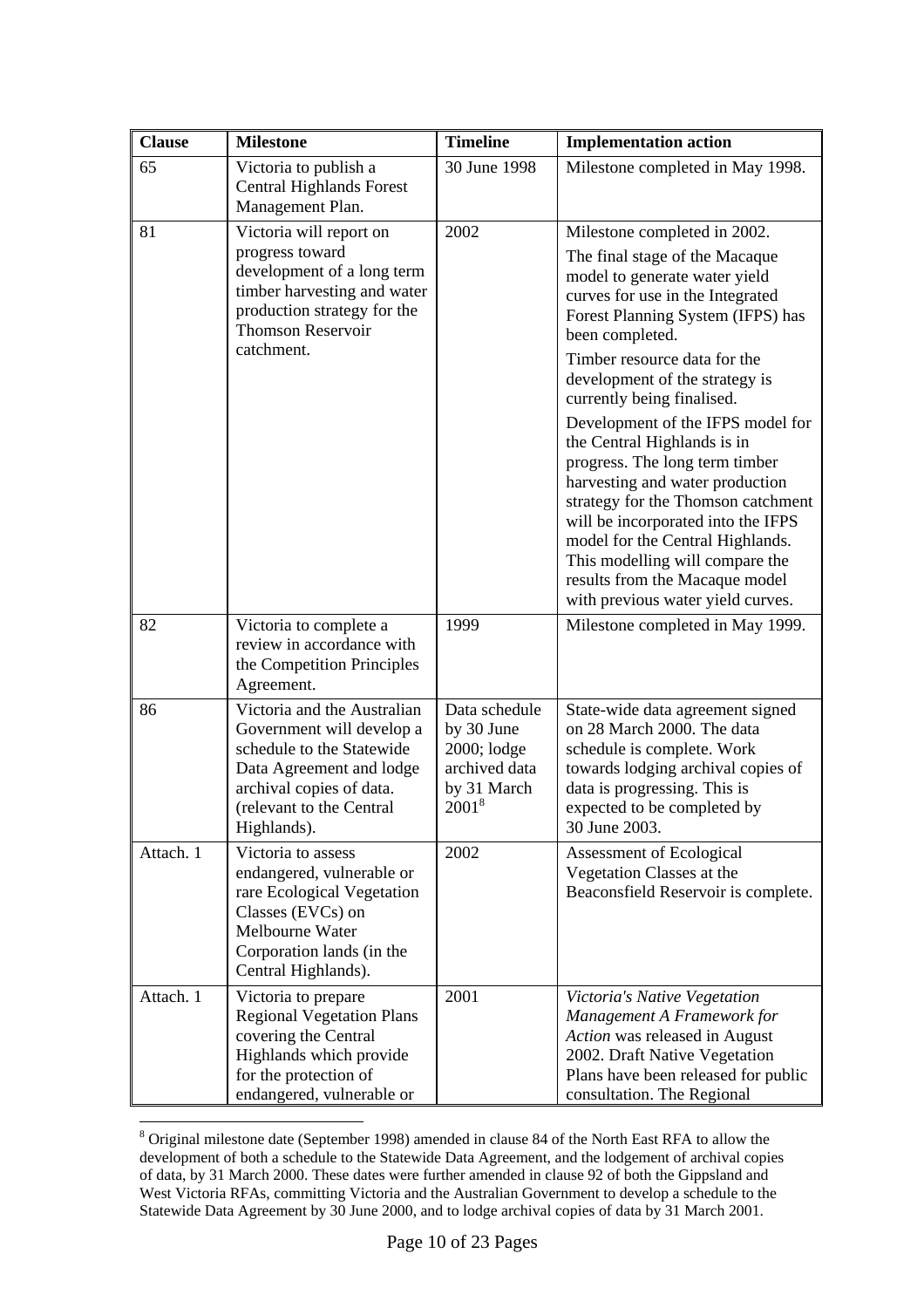| <b>Clause</b>        | <b>Milestone</b>                                                                                          | <b>Timeline</b>           | <b>Implementation action</b>                                                                                                                                                                                                                                                                                                                                                          |
|----------------------|-----------------------------------------------------------------------------------------------------------|---------------------------|---------------------------------------------------------------------------------------------------------------------------------------------------------------------------------------------------------------------------------------------------------------------------------------------------------------------------------------------------------------------------------------|
|                      | rare EVCs on private land.                                                                                |                           | Vegetation Plans covering the<br>Central Highlands are expected to<br>be completed in 2003.                                                                                                                                                                                                                                                                                           |
| Attach. 1            | Victoria to publish a<br><b>Technical Report on</b><br>Rainforest.                                        | 1998                      | Milestone completed in December<br>1998.                                                                                                                                                                                                                                                                                                                                              |
| Attach. 3<br>cl. $5$ | Victoria and the Australian<br>Government to prepare<br><b>Statewide Cultural Heritage</b><br>Guidelines. | 30 June 2000 <sup>9</sup> | Preparation of the Guidelines has<br>been rescheduled to co-ordinate<br>with the development of the state-<br>wide Aboriginal Heritage<br>Management System (AHMS)<br>following extensive community<br>consultation with indigenous<br>groups. The development of the<br>AHMS was completed in<br>December 2002. The Statewide<br>Guidelines are expected to be<br>completed in 2003. |

<span id="page-11-0"></span> 9 Original milestone (December 1999) amended in Attachment 3 of the North East Victoria RFA.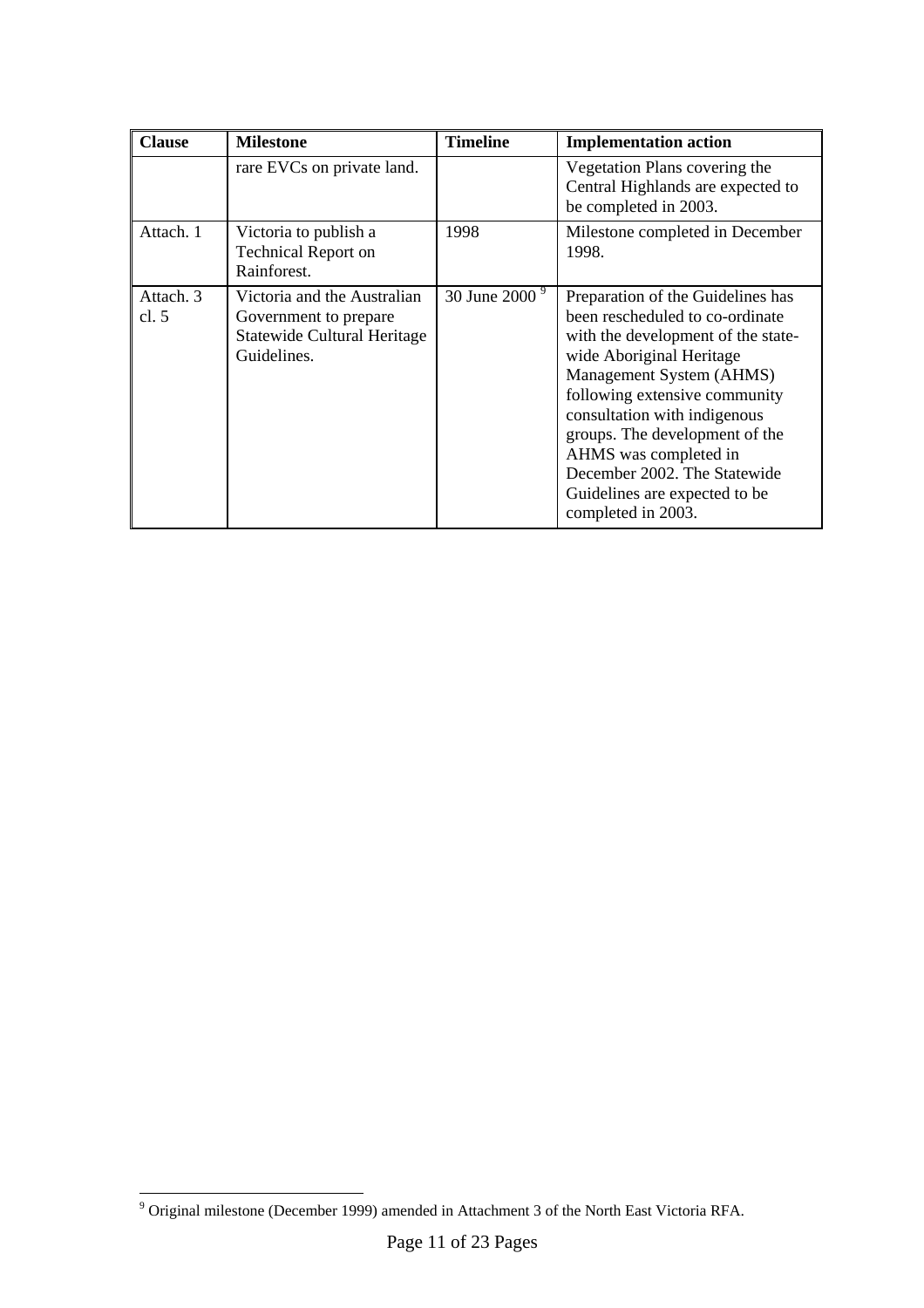| <b>Clause</b> | <b>Milestone</b>                                                                                                  | <b>Timeline</b>    | <b>Implementation action</b>                                                                                                                                                                                                                                                                                                                                                                                                                                                                                                                                                                                                                                                                                                                                                                                                                                                                                                                                                                                                                                                                                                                                                                                   |
|---------------|-------------------------------------------------------------------------------------------------------------------|--------------------|----------------------------------------------------------------------------------------------------------------------------------------------------------------------------------------------------------------------------------------------------------------------------------------------------------------------------------------------------------------------------------------------------------------------------------------------------------------------------------------------------------------------------------------------------------------------------------------------------------------------------------------------------------------------------------------------------------------------------------------------------------------------------------------------------------------------------------------------------------------------------------------------------------------------------------------------------------------------------------------------------------------------------------------------------------------------------------------------------------------------------------------------------------------------------------------------------------------|
| 35            | Parties to report annually<br>on achievement for first<br>five years, and then as part<br>of the 5 yearly review. | Commencing<br>2000 | This is an annual report within the<br>first five years.                                                                                                                                                                                                                                                                                                                                                                                                                                                                                                                                                                                                                                                                                                                                                                                                                                                                                                                                                                                                                                                                                                                                                       |
| 44            | Victoria to implement an<br>on-going quality assurance<br>program.                                                | 2002               | Commenced forest<br>$\blacksquare$<br>management reforms as part of<br>the Our Forests Our Future<br>policy statement.<br>Independent audits of<br>public land to ensure<br>compliance with the Code<br>of Forest Practices for<br><b>Timber Production has</b><br>been established and<br>overseen by the<br><b>Environment Protection</b><br>Authority.<br>Commenced the<br>development of an<br>Environmental<br>Management System for<br>key activities in State<br>forests.<br>Commenced a review of<br>the Forests Act.<br>Commenced an Industry<br>Transition Program.<br>A Discussion Paper was<br>finalised on options for<br>community management of<br>the Wombat Forest.<br>Continued the development<br>of a new licensing and<br>pricing system for timber<br>resource allocation.<br>As part of the cyclic review<br>٠<br>process, the Auditor General<br>undertook a review of Victorian<br>fire prevention and<br>preparedness.<br>Consistent with the Code of<br>٠<br><b>Practice for Fire Management</b><br>on Public Land, Victoria<br>continued to implement a<br>continuous improvement<br>program:<br>Continued implementing<br>the recommendations from<br>the Linton Coronal Inquiry. |

**Table 3. Milestone Implementation – North East Victoria**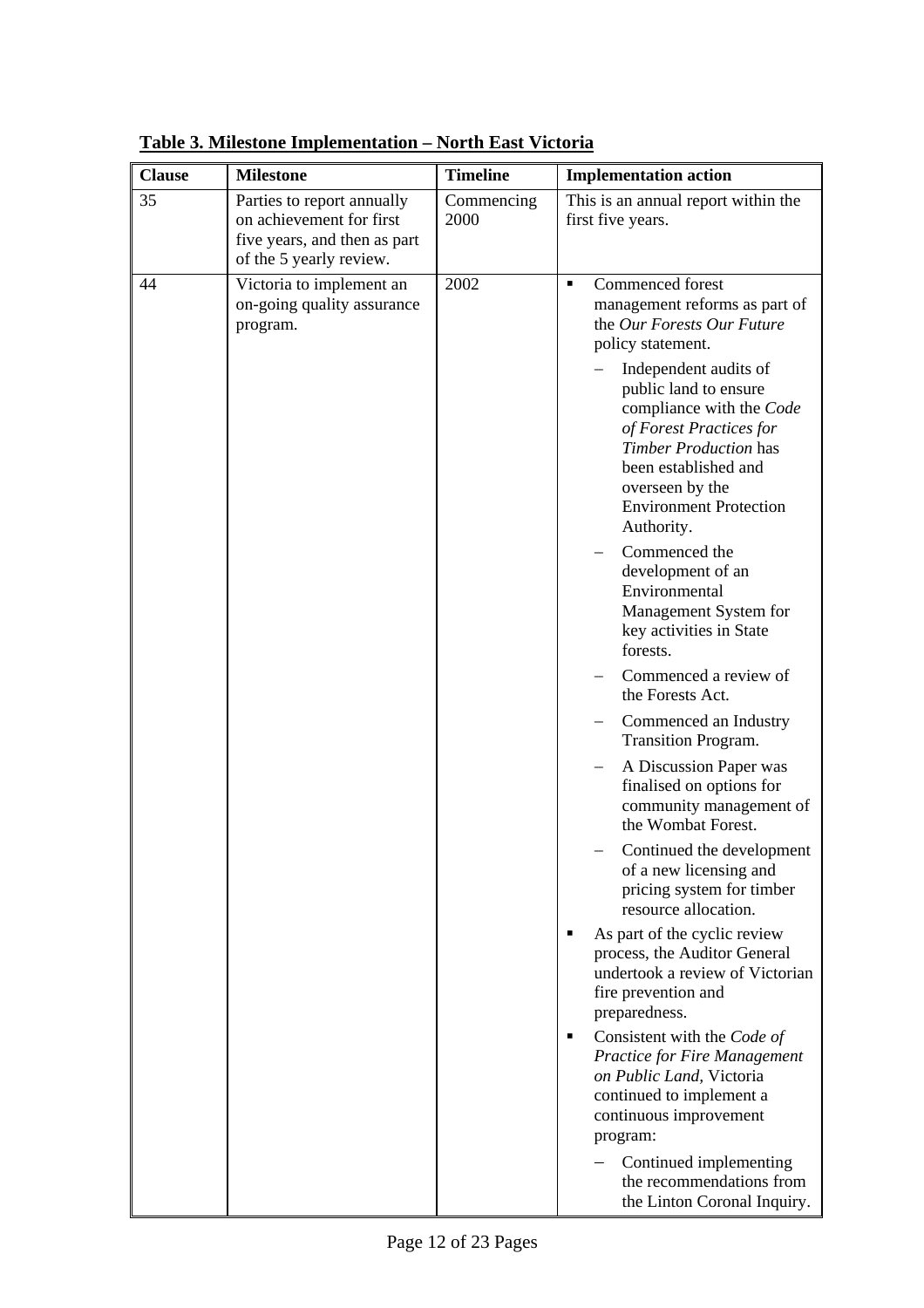| <b>Clause</b> | <b>Milestone</b>                                                                                                                                                                                                   | <b>Timeline</b>                                                                                            | <b>Implementation action</b>                                                                                                                                                                                                                                                                                                                                                                                                                                      |
|---------------|--------------------------------------------------------------------------------------------------------------------------------------------------------------------------------------------------------------------|------------------------------------------------------------------------------------------------------------|-------------------------------------------------------------------------------------------------------------------------------------------------------------------------------------------------------------------------------------------------------------------------------------------------------------------------------------------------------------------------------------------------------------------------------------------------------------------|
|               |                                                                                                                                                                                                                    |                                                                                                            | Real time and retrospective<br>auditing of the use of<br>prescribed fire and wildfire<br>suppression operations<br>were conducted.<br>Continued development<br>and refinement of business<br>practice processes and<br>procedures.                                                                                                                                                                                                                                |
|               |                                                                                                                                                                                                                    |                                                                                                            | Victorian Pest Management - A<br>$\blacksquare$<br>Framework for Action was<br>released.                                                                                                                                                                                                                                                                                                                                                                          |
| 45            | Victoria to implement the<br><b>Integrated Forest Planning</b><br>System and the Statewide<br><b>Forest Resource Inventory</b><br>in the North East region in<br>time for the next review of<br>sustainable yield. | Benalla/<br>Mansfield<br>FMA by<br>30/6/2001;<br>Wangaratta<br>and Wodonga<br>FMAs by<br>$31/12/2001^{10}$ | Collection and analysis of<br>additional SFRI data for the North<br>East is complete, consistent with<br>the recommendation of the Expert<br>Data Reference Group established<br>during the Victorian sawlog<br>licensing project. Implementation<br>of the Integrated Forest Planning<br>System for the review of<br>sustainable yield in the<br>Benalla/Mansfield, Wangaratta and<br>Wodonga FMAs is in progress for<br>completion in June 2003.                |
| 48 and 50     | Victoria and the Australian<br>Government to develop<br>sustainability indicators.                                                                                                                                 | In time for the<br>first review of<br>this<br>Agreement<br>(2004)                                          | A framework to develop<br>sustainability indicators has been<br>agreed to by the State and<br>Australian Government. Victoria<br>completed data collection for<br>Montreal Process Category A<br>indicators and national State of<br>Forest Reporting at the Statewide<br>level and progressed data collection<br>at the regional level.                                                                                                                          |
| 55-57         | Victoria and the Australian<br>Government to undertake<br>and, where relevant,<br>complete threatened species<br>work as detailed in<br>Attachment 2 (of the North<br>East RFA).                                   | 2004                                                                                                       | Work is well advanced on the<br>preparation of Action Statements<br>and Recovery Plans for 9 species<br>and one threatening process.<br>Nomination for the Flora and<br>Fauna Guarantee Act 1988 listing<br>has been completed for Bandy<br>Bandy (Vermicella annulata),<br>Apostlebird (Struthidea cinerea),<br>Square-tailed Kite (Lophoictinia<br>isura), Euroa Guinea-flower<br>(Hibbertia humifusa ssp. erigens)<br>and Golden Perch (Macquaria<br>ambigua). |

<span id="page-13-0"></span> $10$  Original milestone date (2001) amended in Attachment 10 (Table 1) of the Gippsland and West Victoria RFAs.

 $\overline{a}$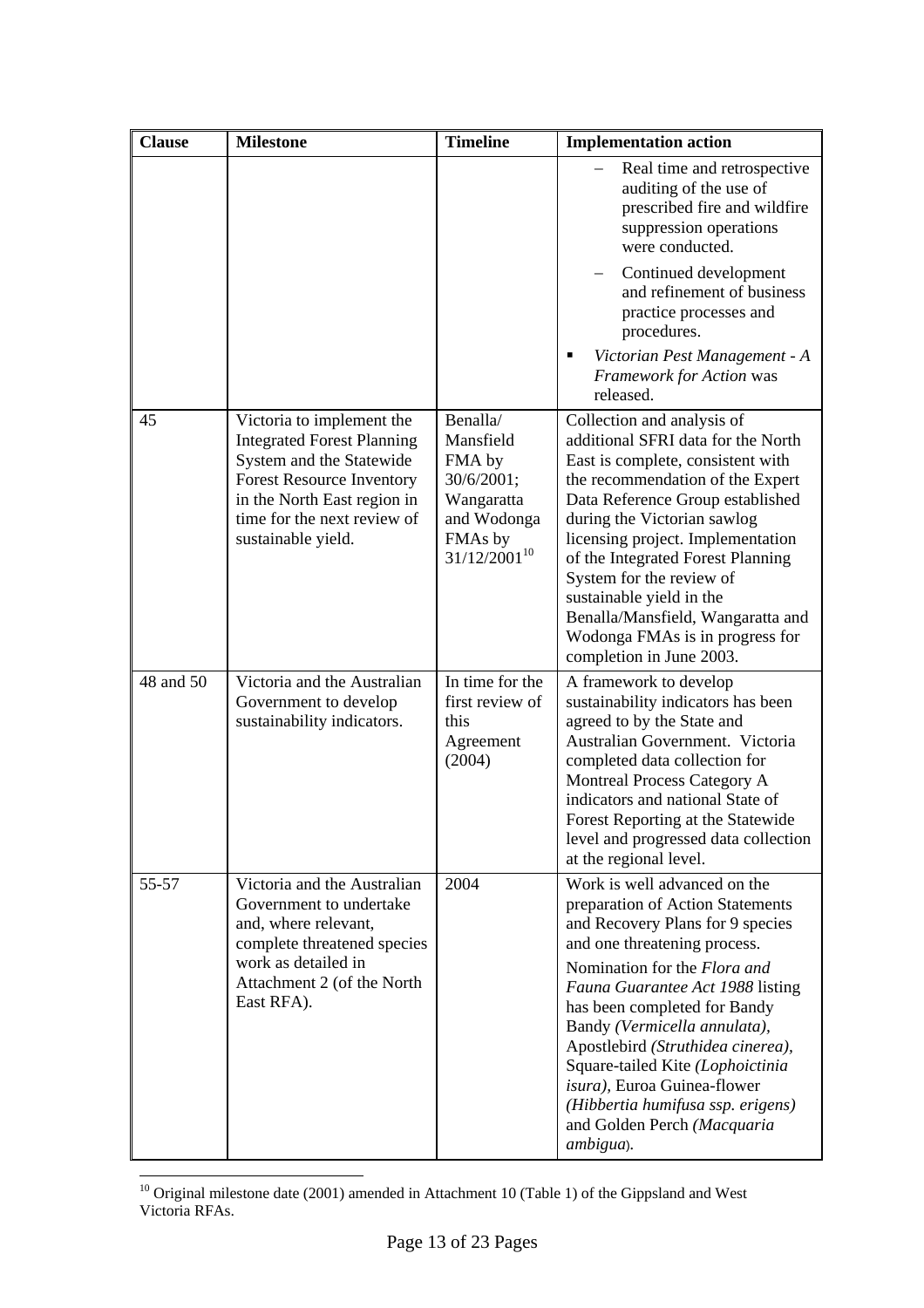| <b>Clause</b>       | <b>Milestone</b>                                                                                                                                                                   | <b>Timeline</b>                                                                           | <b>Implementation action</b>                                                                                                                                                                                                                                                                                                                                                                                   |
|---------------------|------------------------------------------------------------------------------------------------------------------------------------------------------------------------------------|-------------------------------------------------------------------------------------------|----------------------------------------------------------------------------------------------------------------------------------------------------------------------------------------------------------------------------------------------------------------------------------------------------------------------------------------------------------------------------------------------------------------|
|                     |                                                                                                                                                                                    |                                                                                           | An Action Statement has been<br>completed for Barking Owl and<br>Squirrel Glider.                                                                                                                                                                                                                                                                                                                              |
|                     |                                                                                                                                                                                    |                                                                                           | Whilst the above outlines progress<br>on those species detailed in the<br>North East RFA, across Victoria 58<br>items were listed under the Flora<br>and Fauna Guarantee Act 1988 and<br>47 Action Statements were<br>completed in 2002.                                                                                                                                                                       |
| 59                  | Victoria to develop<br>programs for pest plant and<br>animal control.                                                                                                              | 2004                                                                                      | In June 2002 Victoria released a<br>Victorian Pest Management<br>Framework that will provide for the<br>development of more detailed<br>strategies or programs within each<br>region. Victoria has allocated<br>resources to step up pest<br>management on public land. In<br>2003/04 these will be directed to<br>the pest management component of<br>the bushfire recovery program in<br>the Victorian Alps. |
| $62 -$<br>Attach. 1 | Victoria agrees to<br>implement the agreed land<br>tenure change.                                                                                                                  | 2001                                                                                      | Milestone complete. The legislation<br>was passed in June 2000 and came<br>into effect on 1 February 2001.                                                                                                                                                                                                                                                                                                     |
| 65                  | Victoria to produce and<br>publish the North East<br>Forest Management Plan.                                                                                                       | 30 June 2000                                                                              | Milestone completed in January<br>2001.                                                                                                                                                                                                                                                                                                                                                                        |
| 84                  | Victoria and the Australian<br>Government to use best<br>endeavours to develop a<br>schedule to the Statewide<br>Data Agreement and lodge<br>archival copies of data.              | Data schedule<br>by 30 June<br>2000; lodge<br>archived data<br>by 31 March<br>$2001^{11}$ | State-wide data agreement signed<br>on 28 March 2000. Work towards<br>finalising data schedules and<br>lodging archival copies of data is<br>progressing. This is expected to be<br>completed by 30 June 2003.                                                                                                                                                                                                 |
| Attach. 1           | Victoria to develop and<br>implement burning<br>strategies that maintain or<br>promote the ecological<br>characteristics of Heathy<br>Dry Forest through fire<br>operations plans. | 2004                                                                                      | Milestone completed in 2002.<br>Vital attribute and key response<br>species data have been gathered for<br>Heathy Dry Forest. Ecological<br>burning strategies have been<br>completed for a number of areas in<br>Eastern Victoria (including Buffalo<br>Valley and East Gippsland).                                                                                                                           |
| Attach. 1           | Victoria to prepare<br><b>Regional Vegetation Plans</b><br>covering the North East<br>which provide for the<br>protection of endangered,                                           | 2001                                                                                      | Victoria's Native Vegetation<br>Management A Framework for<br>Action was released in August<br>2002. Draft Native Vegetation<br>Plans have been released for public                                                                                                                                                                                                                                            |

<span id="page-14-0"></span> $\overline{a}$  $11$  Original milestone date (31/03/2000) amended in clause 92 of the Gippsland and West Victoria RFAs, committing Victoria and the Australian Government to develop a schedule to the Statewide Data Agreement by 30 June 2000, and to lodge archival copies of data by 31 March 2001.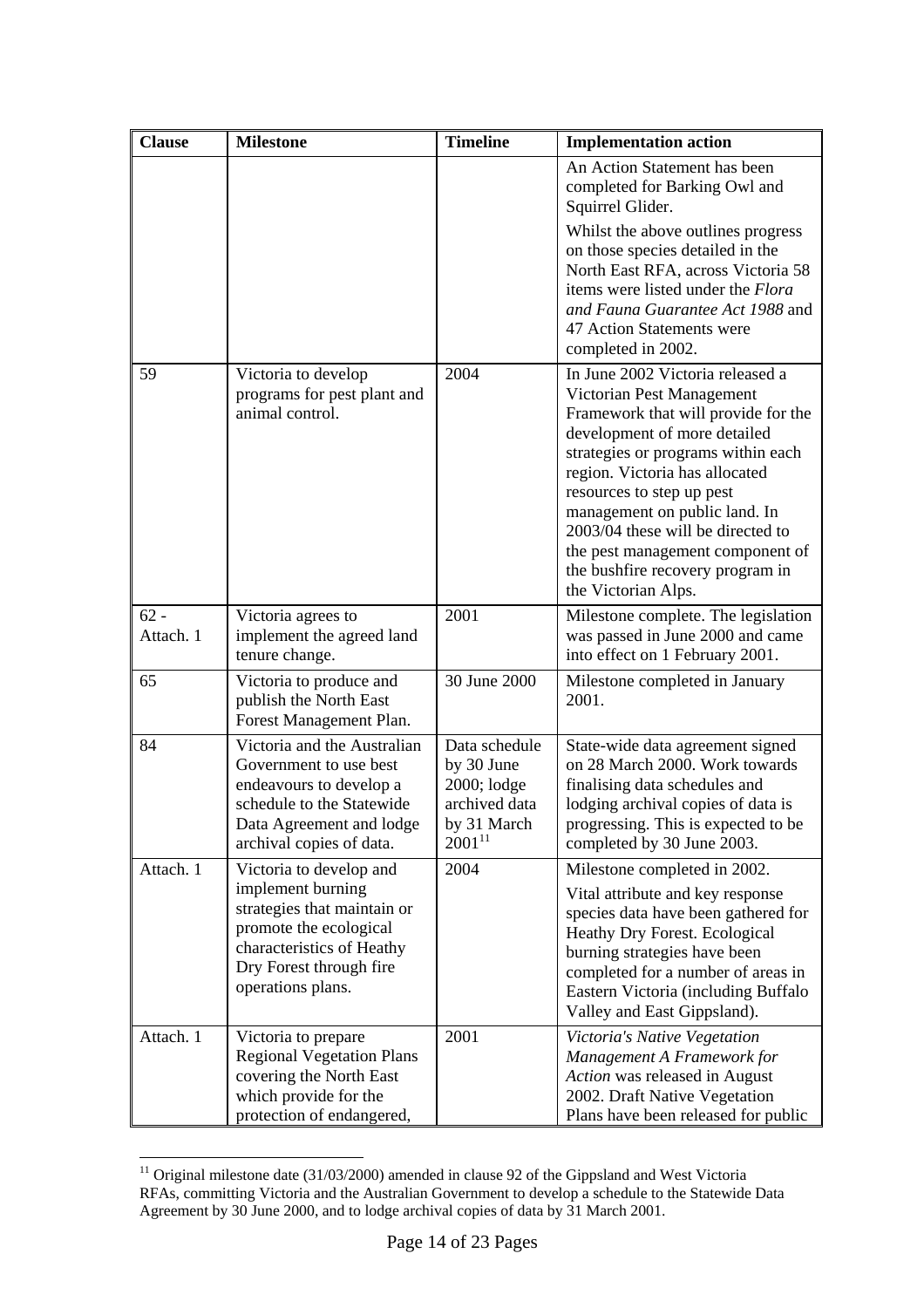| <b>Clause</b> | <b>Milestone</b>                                                                                                                                                                                        | <b>Timeline</b>    | <b>Implementation action</b>                                                                                                                                                                                                                                                                                                                                                          |
|---------------|---------------------------------------------------------------------------------------------------------------------------------------------------------------------------------------------------------|--------------------|---------------------------------------------------------------------------------------------------------------------------------------------------------------------------------------------------------------------------------------------------------------------------------------------------------------------------------------------------------------------------------------|
|               | vulnerable or rare EVCs on<br>private land.                                                                                                                                                             |                    | consultation. The Regional<br>Vegetation Plans covering the<br>North East are expected to be<br>completed in 2003.                                                                                                                                                                                                                                                                    |
| Attach, 3     | Parties to prepare Statewide<br>Guidelines for the<br>Management of Cultural<br>Heritage Values in the<br>Forests, Parks and Reserves<br>of Victoria, based on those<br>prepared for East<br>Gippsland. | by 30 June<br>2000 | Preparation of the Guidelines has<br>been rescheduled to co-ordinate<br>with the development of the state-<br>wide Aboriginal Heritage<br>Management System (AHMS)<br>following extensive community<br>consultation with indigenous<br>groups. The development of the<br>AHMS was completed in<br>December 2002. The Statewide<br>Guidelines are expected to be<br>completed in 2003. |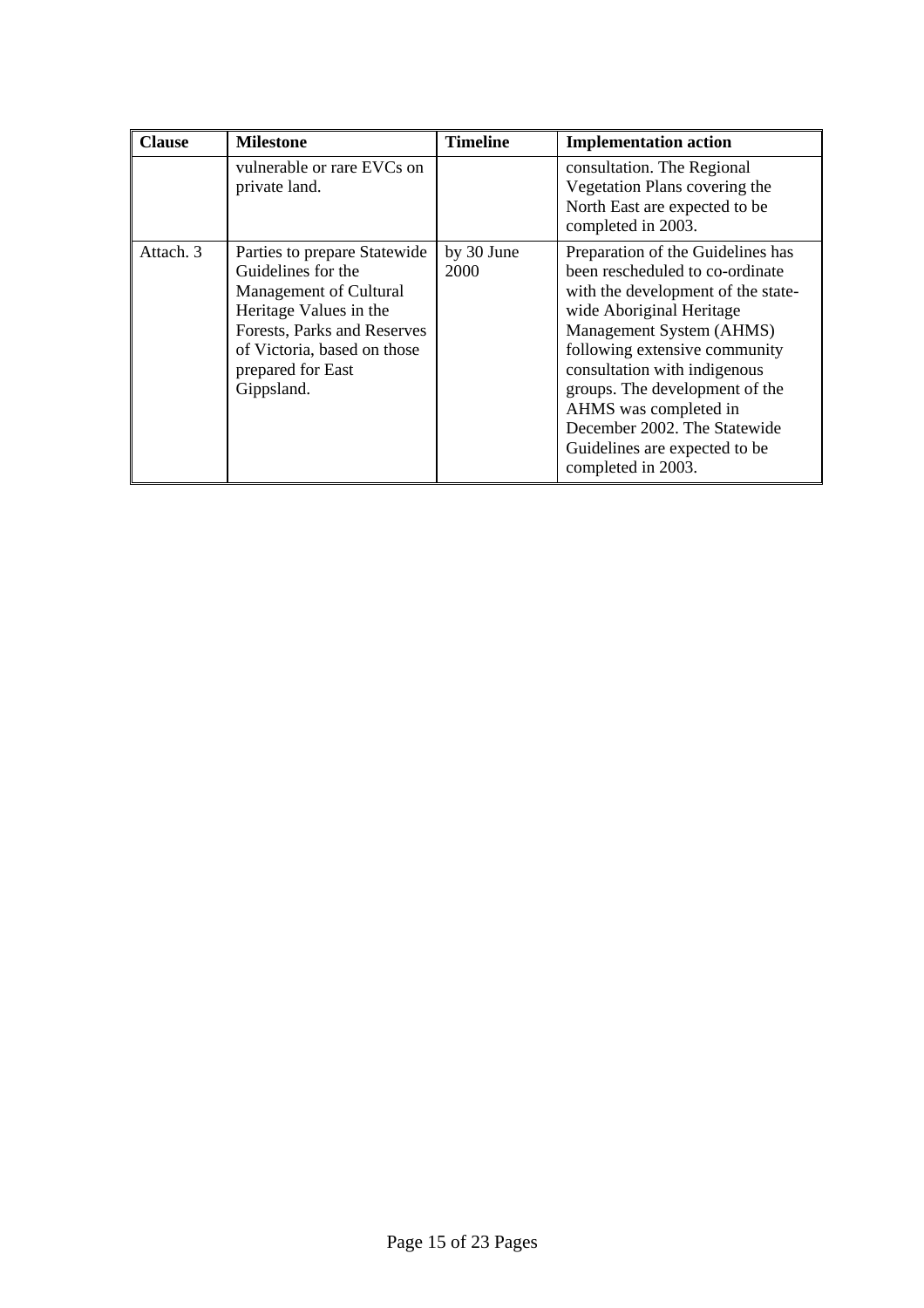| <b>Clause</b>       | <b>Milestone</b>                                                                                                                                                                                                                                                                                                                                                                                                                 | <b>Timeline</b>                                                                                         | <b>Implementation Action</b>                                                                                                                                                                                                                                                                                                                                 |
|---------------------|----------------------------------------------------------------------------------------------------------------------------------------------------------------------------------------------------------------------------------------------------------------------------------------------------------------------------------------------------------------------------------------------------------------------------------|---------------------------------------------------------------------------------------------------------|--------------------------------------------------------------------------------------------------------------------------------------------------------------------------------------------------------------------------------------------------------------------------------------------------------------------------------------------------------------|
| 26                  | <b>Australian Government to</b><br>use its best endeavours to<br>introduce legislation into<br>the Parliament to insert into<br>the Environment Protection<br>and Biodiversity<br>Conservation Act 1999<br>(Cwth) definitions of<br>'Forestry Operations',<br>'RFA Forestry Operations'<br>and 'RFA or Regional<br>Forest Agreement' identical<br>to those contained in the<br><b>Regional Forest</b><br>Agreements Bill (Cwth). | 30 June 2000                                                                                            | Milestone completed. The<br>Australian Government enacted the<br>Regional Forest Agreements Act<br>2002 in May 2002. The Act<br>defines forestry operations, and<br>Regional Forest Agreement and<br>amended the relevant sections (38,<br>40 and 42) of the Environment<br>Protection and Biodiversity<br>Conservation Act to reflect these<br>definitions. |
| 36, 39<br>Attach. 1 | Parties to report annually<br>on achievement of<br>milestones for first five<br>years, and then as part of<br>the 5 yearly review                                                                                                                                                                                                                                                                                                | Commencing<br>2001                                                                                      | This is an annual report within the<br>first five years.                                                                                                                                                                                                                                                                                                     |
| 46(c)<br>Attach. 10 | Victoria to implement the<br><b>Integrated Forest Planning</b><br>System and the Statewide<br><b>Forest Resource Inventory</b><br>in the West Victoria region.                                                                                                                                                                                                                                                                   | Midlands<br>FMA by<br>31/12/2003;<br>Otway FMA<br>by 30/6/2005;<br><b>Portland FMA</b><br>by 30/6/2006. | Development of the Statewide<br>Forest Resource Inventory in the<br>Midlands FMA is complete. The<br>mapping component is complete<br>in the Otway and Portland<br>FMA <sub>s</sub> .                                                                                                                                                                        |
| 49 and 51           | Victoria and the Australian<br>Government to develop<br>Sustainability Indicators.                                                                                                                                                                                                                                                                                                                                               | 2005                                                                                                    | A framework to develop<br>sustainability indicators has been<br>agreed to by the State and<br>Australian Government. Victoria<br>completed data collection for<br>Montreal Process Category A<br>indicators and national State of<br>Forest Reporting at the Statewide<br>level and progressed data collection<br>at the regional level.                     |

**Table 4. Milestone Implementation – West Victoria**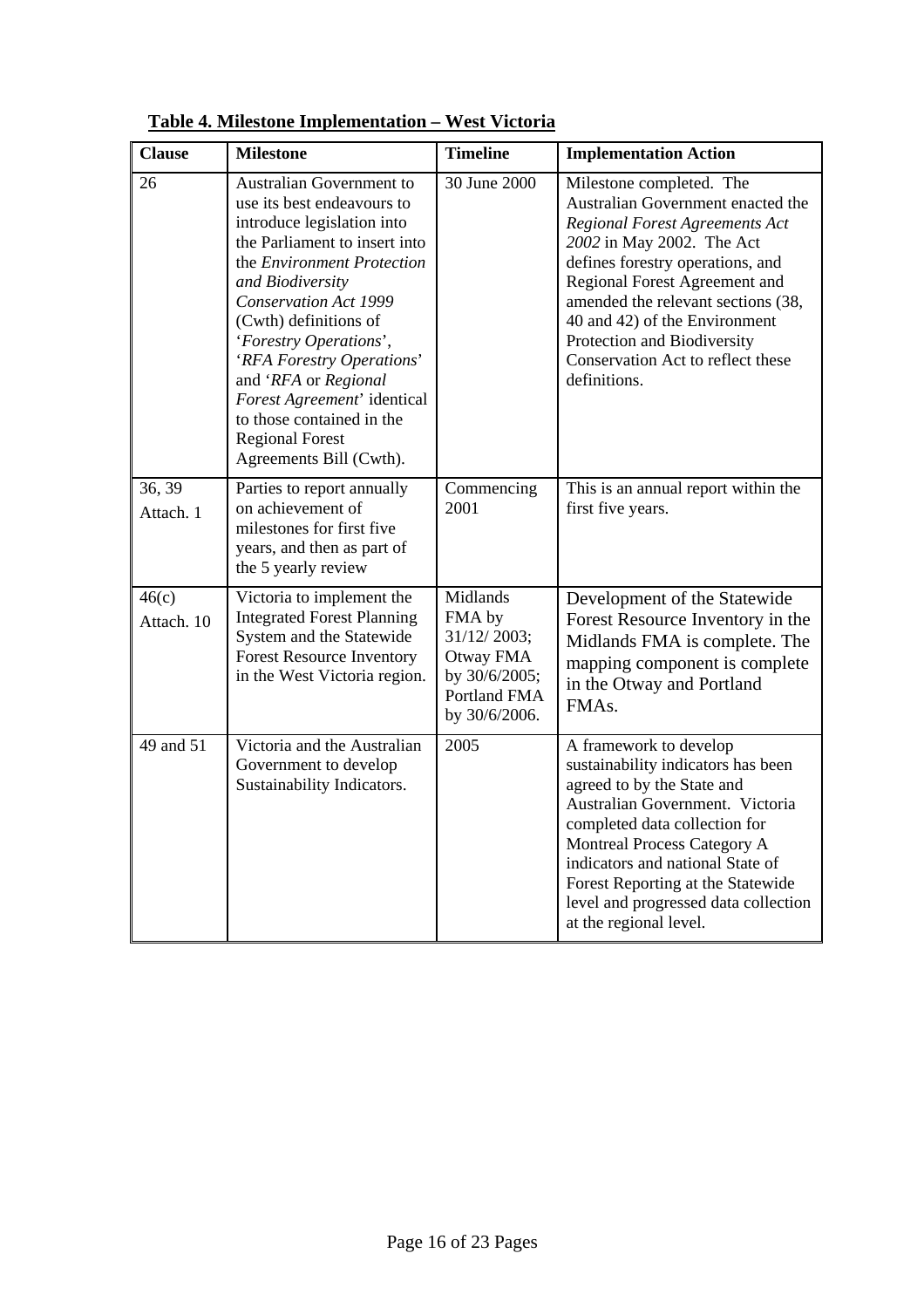| <b>Clause</b> | <b>Milestone</b>                                                                                  | <b>Timeline</b> | <b>Implementation Action</b>                                                                                                                                                                                                                                                                                                                                                                                                                                                                                                    |
|---------------|---------------------------------------------------------------------------------------------------|-----------------|---------------------------------------------------------------------------------------------------------------------------------------------------------------------------------------------------------------------------------------------------------------------------------------------------------------------------------------------------------------------------------------------------------------------------------------------------------------------------------------------------------------------------------|
| 56, 57, 58    | Victoria and the Australian<br>Government to undertake<br>and, where relevant,                    | 2005            | Work is well advanced on the<br>preparation of Action Statements<br>and Recovery Plans for 6 species.                                                                                                                                                                                                                                                                                                                                                                                                                           |
|               | complete threatened species<br>work as detailed in<br>Attachment 2 (of the West<br>Victoria RFA). |                 | Recovery Plans have been<br>completed for Elegant Spider-<br>orchid (Caladenia formosa),<br>Mellblom's Spider-orchid<br>(Caladenia hastata), Rigid Spider-<br>orchid (Caladenia tensa), Yellow-<br>lip Spider-orchid (Caladenia<br>xanthochila), Mt. William Grevillea<br>(Grevillea williamsonii), Gorae<br>Leek-orchid (Prasophyllum<br>diversiflorum) and Button<br>Wrinklewort (Rutidosis<br>leptorynchoides).                                                                                                              |
|               |                                                                                                   |                 | <b>Action Statements have been</b><br>completed for Elegant Spider-<br>orchid (Caladenia formosa),<br>Mellblom's Spider-orchid<br>(Caladenia hastata), Yellow-lip<br>Spider-orchid (Caladenia<br>xanthochila), Yarra Pygmy Perch<br>(Edelia obscura), Australian<br>Mudfish (Neochanna cleaveri),<br>Tawny Spider-orchid (Caladenia<br>fulva), Gorae Leek-orchid<br>(Prasophyllum diversiflorum),<br>Pomonal Leek-orchid<br>(Prasophyllum subbisectum),<br>Merran's Sun-orchid (Thelymitra<br>merraniae) and Spot-tailed Quoll. |
|               |                                                                                                   |                 | Nomination for the Flora and<br>Fauna Guarantee Act 1988 listing<br>has been completed for Striped<br>Worm-lizard (Aprasia striolata),<br>Flat-headed Galaxias (Galaxias<br>rostratus), caddisfly (Taskiria<br>otwayensis) and Brilliant Sun-<br>orchid (Thelymitra mackibbinii).                                                                                                                                                                                                                                               |
|               |                                                                                                   |                 | Whilst the above outlines progress<br>on those species detailed in the<br>West Victoria RFA, across Victoria<br>58 items were listed under the<br>Flora and Fauna Guarantee Act<br>1988 and 47 Action Statements<br>were completed in 2002.                                                                                                                                                                                                                                                                                     |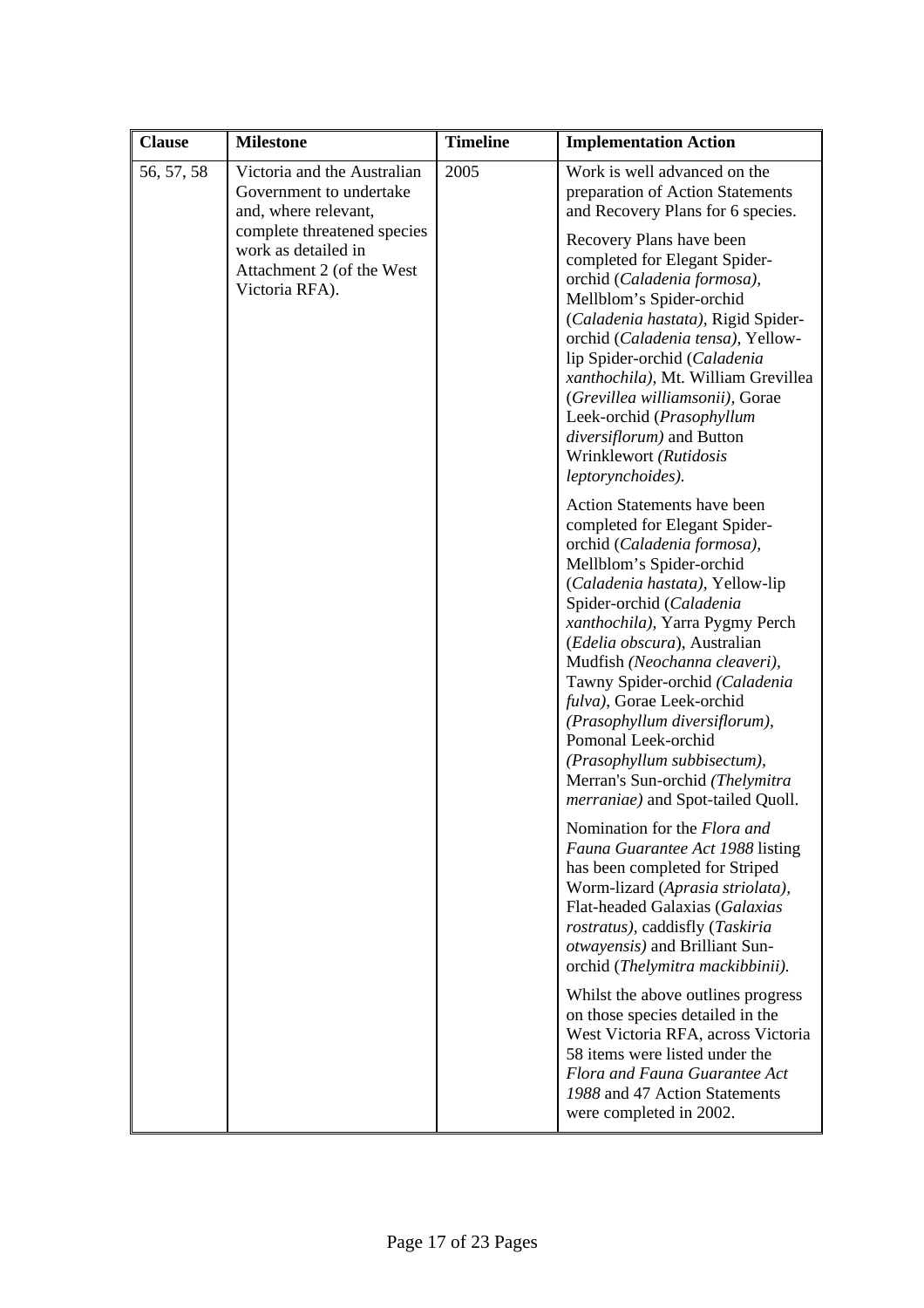| <b>Clause</b>   | <b>Milestone</b>                                                                                                                                                                                        | <b>Timeline</b>                  | <b>Implementation Action</b>                                                                                                                                                                                                                                                                                                                                                          |
|-----------------|---------------------------------------------------------------------------------------------------------------------------------------------------------------------------------------------------------|----------------------------------|---------------------------------------------------------------------------------------------------------------------------------------------------------------------------------------------------------------------------------------------------------------------------------------------------------------------------------------------------------------------------------------|
| 60              | Victoria to develop<br>programs for pest plant and<br>animal control.                                                                                                                                   | 2005                             | In June 2002 Victoria released a<br>Victorian Pest Management<br>Framework that will provide for the<br>development of more detailed<br>strategies or programs within each<br>region.                                                                                                                                                                                                 |
| 64<br>Attach. 1 | Victoria agrees to use its<br>best endeavours to<br>implement the agreed land<br>tenure change.                                                                                                         | 31 December<br>2002              | Legislation is to be prepared for the<br>changes in land tenure, as these<br>have not been finalised due to other<br>legislative priorities. Until these<br>tenure changes are effected, these<br>areas are managed as part of the<br>CAR reserve system as required by<br>the RFA.                                                                                                   |
| 67              | Victoria to produce and<br>publish a Forest<br>Management Plan for the<br>Portland and Horsham<br>FMA <sub>s</sub> .                                                                                    | 30 June 2002                     | A Proposed Forest Management<br>Plan is currently being prepared in<br>consultation with the community. It<br>is expected that that plan will be<br>completed in 2004.                                                                                                                                                                                                                |
| 78<br>Attach. 3 | Parties to prepare Statewide<br>Guidelines for the<br>Management of Cultural<br>Heritage Values in the<br>Forests, Parks and Reserves<br>of Victoria, based on those<br>prepared for East<br>Gippsland. | 30 June 2000                     | Preparation of the Guidelines has<br>been rescheduled to co-ordinate<br>with the development of the state-<br>wide Aboriginal Heritage<br>Management System (AHMS)<br>following extensive community<br>consultation with indigenous<br>groups. The development of the<br>AHMS was completed in<br>December 2002. The Statewide<br>Guidelines are expected to be<br>completed in 2003. |
| 87              | Victoria to phase out<br>harvesting firewood, posts<br>and poles within the CAR<br>reserve system.                                                                                                      | 2003                             | Milestone completed in 2002.                                                                                                                                                                                                                                                                                                                                                          |
| 92              | Victoria and the Australian<br>Government to:<br>develop a schedule to<br>$\bullet$<br>the Statewide Data<br>agreement<br>lodge archival copies of<br>data                                              | 30 June 2000<br>31 March<br>2001 | State-wide data agreement signed<br>on 28 March 2000. Work towards<br>finalising data schedules and<br>lodging archival copies of data is<br>progressing. This is expected to be<br>completed by 30 June 2003.                                                                                                                                                                        |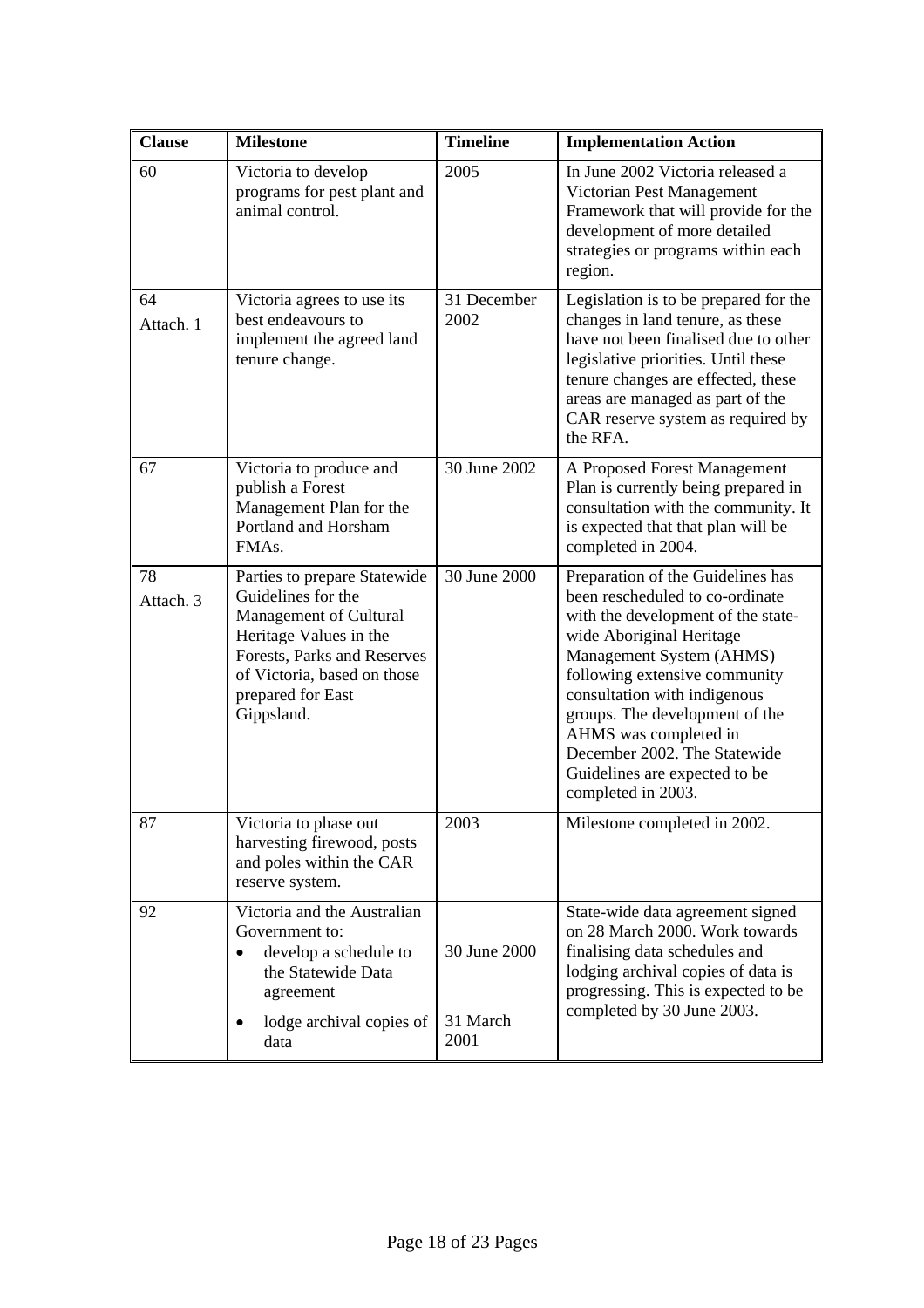| <b>Clause</b> | <b>Milestone</b>                                                                                                                                                                                  | <b>Timeline</b> | <b>Implementation Action</b>                                                                                                                                                                                                                                                                |
|---------------|---------------------------------------------------------------------------------------------------------------------------------------------------------------------------------------------------|-----------------|---------------------------------------------------------------------------------------------------------------------------------------------------------------------------------------------------------------------------------------------------------------------------------------------|
| Attach. 1     | Victoria to prepare<br><b>Regional Vegetation Plans</b><br>covering the West Victoria<br>region which provide for<br>the protection of<br>endangered, vulnerable or<br>rare EVCs on private land. | 2001            | Victoria's Native Vegetation<br>Management A Framework for<br>Action was released in August<br>2002. Draft Native Vegetation<br>Plans have been released for public<br>consultation. The Regional<br>Vegetation Plans covering Western<br>Victoria are expected to be<br>completed in 2003. |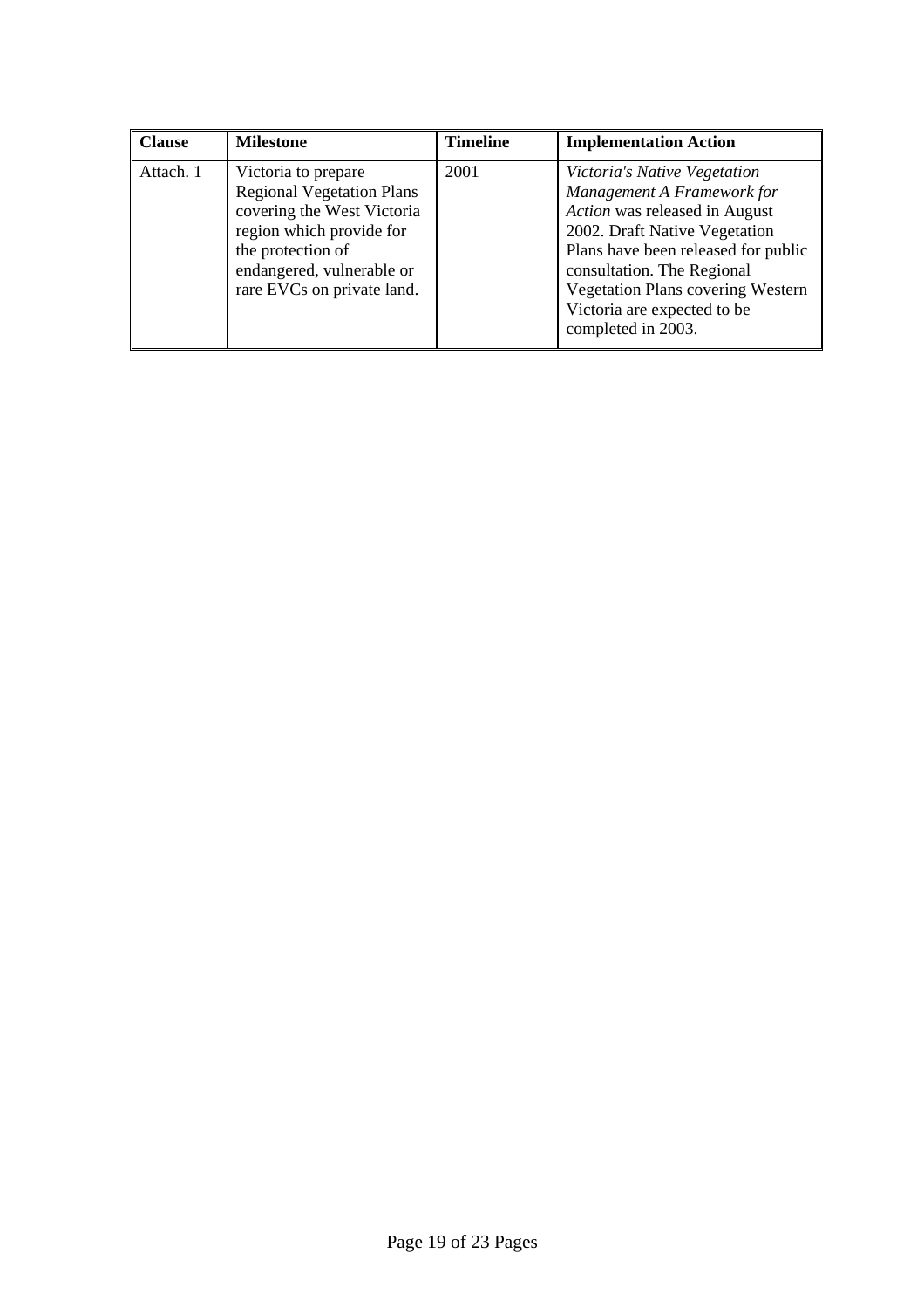| <b>Clause</b>       | <b>Milestone</b>                                                                                                                                                                                                                                                                                                                                                                                                                        | <b>Timeline</b>     | <b>Implementation Action</b>                                                                                                                                                                                                                                                                                                                                        |
|---------------------|-----------------------------------------------------------------------------------------------------------------------------------------------------------------------------------------------------------------------------------------------------------------------------------------------------------------------------------------------------------------------------------------------------------------------------------------|---------------------|---------------------------------------------------------------------------------------------------------------------------------------------------------------------------------------------------------------------------------------------------------------------------------------------------------------------------------------------------------------------|
| 26                  | <b>Australian Government to</b><br>use its best endeavours to<br>introduce legislation into<br>the Parliament to insert into<br>the Environment Protection<br>and Biodiversity<br><b>Conservation Act 1999</b><br>(Cwth) definitions of<br>'Forestry Operations',<br>'RFA Forestry Operations'<br>and 'RFA or Regional<br>Forest Agreement' identical<br>to those contained in the<br><b>Regional Forest</b><br>Agreements Bill (Cwth). | 30 June 2000        | Milestone completed. The<br>Australian Government enacted the<br><b>Regional Forest Agreements Act</b><br>2002 in May 2002. The Act<br>defines forestry operations, and<br>Regional Forest Agreement and<br>amended the relevant sections (38,<br>40 and 42) of the Environment<br>Protection and Biodiversity<br>Conservation Act to reflect these<br>definitions. |
| 36, 39<br>Attach. 1 | Parties to report annually<br>on achievement of<br>milestones for the first five<br>years, and then as part of<br>the 5 yearly review.                                                                                                                                                                                                                                                                                                  | Commencing<br>2001  | This is an annual report within the<br>first five years.                                                                                                                                                                                                                                                                                                            |
| 46(c)<br>Attach. 10 | Victoria to implement the<br><b>Integrated Forest Planning</b><br>System and the Statewide<br><b>Forest Resource Inventory</b><br>in the Gippsland region.                                                                                                                                                                                                                                                                              | 31 December<br>2002 | Development of the SFRI for<br>Gippsland is in progress. The<br>mapping and the inventory<br>component of the SFRI are<br>complete. The analysis of the ash<br>forests is complete and has<br>commenced for the mixed species<br>forests.<br>It is expected that the IFPS for the<br>Gippsland region will be completed<br>in 2004.                                 |
| 49 and 51           | Victoria and the Australian<br>Government to develop<br>Sustainability Indicators.                                                                                                                                                                                                                                                                                                                                                      | 2005                | A framework to develop<br>sustainability indicators has been<br>agreed to by the State and<br>Australian Government. Victoria<br>completed data collection for<br><b>Montreal Process Category A</b><br>indicators and national State of<br>Forest Reporting at the Statewide<br>level and progressed data collection<br>at the regional level.                     |

**Table 5. Milestone Implementation – Gippsland**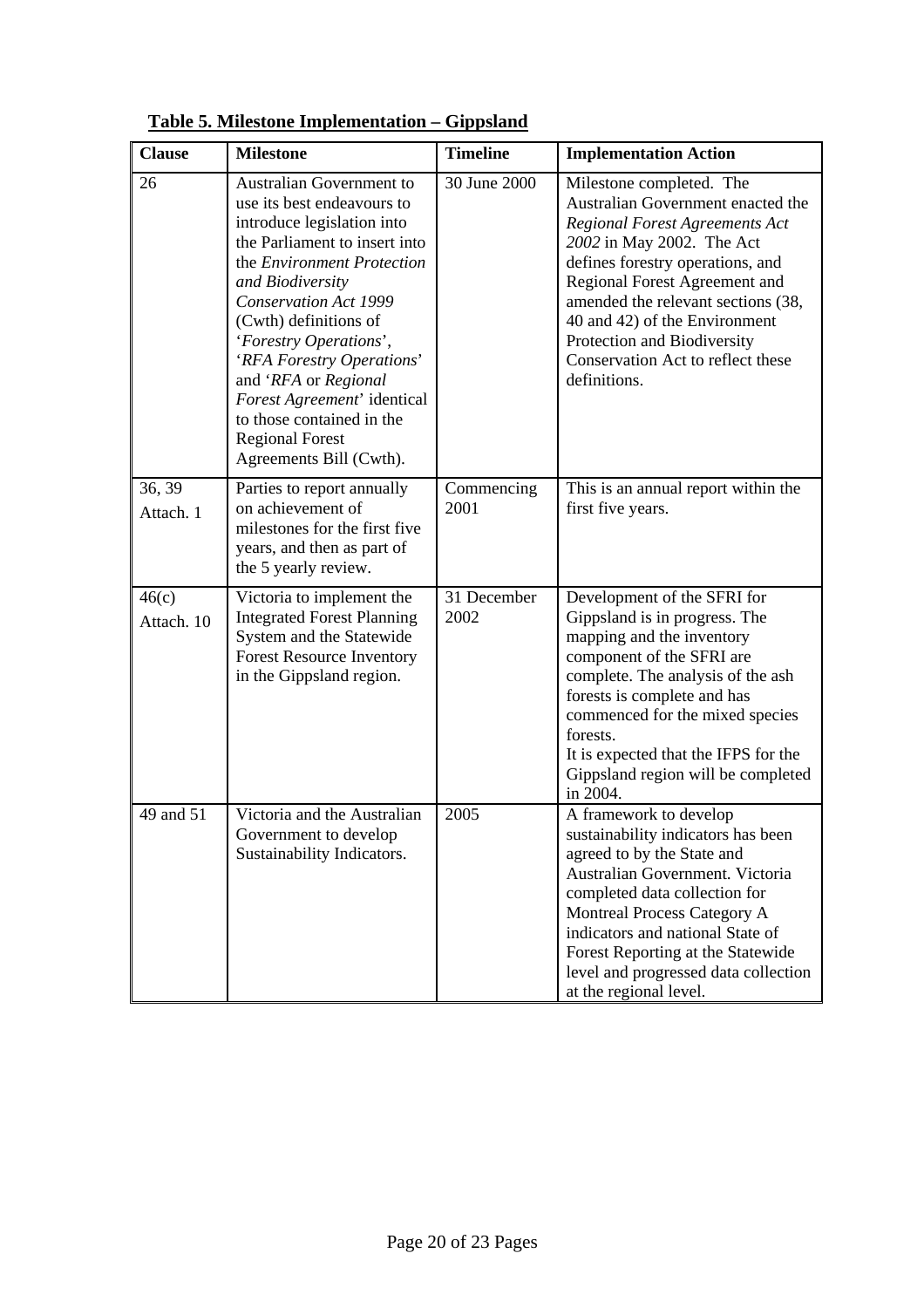| <b>Clause</b> | <b>Milestone</b>                                                                              | <b>Timeline</b> | <b>Implementation Action</b>                                                                                                                                                                                                                                                                                                                                                                                   |
|---------------|-----------------------------------------------------------------------------------------------|-----------------|----------------------------------------------------------------------------------------------------------------------------------------------------------------------------------------------------------------------------------------------------------------------------------------------------------------------------------------------------------------------------------------------------------------|
| 56, 58        | Victoria and the Australian<br>Government to undertake<br>and, where relevant,                | 2005            | Work is well advanced on the<br>preparation of a Recovery Plan for<br>one species.                                                                                                                                                                                                                                                                                                                             |
|               | complete threatened species<br>work as detailed in<br>Attachment 2 (of the<br>Gippsland RFA). |                 | Recovery Plans have been<br>completed for Cream Spider-orchid<br>(Caladenia fragrantissima ssp.<br>orientalis) and Gaping Leek-orchid<br>(Prasophyllum correctum).                                                                                                                                                                                                                                             |
|               |                                                                                               |                 | Action Statements have been<br>completed for Spiny Pepper-cress<br>(Lepidium aschersonii), Dwarf<br>Kerrawang (Rulingia prostrata) and<br>Strzelecki Burrowing Crayfish.                                                                                                                                                                                                                                       |
|               |                                                                                               |                 | Nomination for the Flora and<br>Fauna Guarantee Act 1988 listing<br>has been completed for Lilly Pilly<br><b>Burrowing Cray (Engaeus</b><br><i>australis</i> ), Alpine Spiny Cray<br>(Euastacus crassus), South<br>Gippsland Spiny Cray (Euastacus<br>neodiversus) and Alpine Tree Frog<br>(Litoria verreauxii alpina).                                                                                        |
|               |                                                                                               |                 | Whilst the above outlines progress<br>on those species detailed in the<br>Gippsland RFA, across Victoria 58<br>items were listed under the Flora<br>and Fauna Guarantee Act 1988 and<br>47 Action Statements were<br>completed in 2002.                                                                                                                                                                        |
| 60            | Victoria to develop<br>programs for pest plant and<br>animal control.                         | 2005            | In June 2002 Victoria released a<br>Victorian Pest Management<br>Framework that will provide for the<br>development of more detailed<br>strategies or programs within each<br>region. Victoria has allocated<br>resources to step up pest<br>management on public land. In<br>2003/04 these will be directed to<br>the pest management component of<br>the bushfire recovery program in<br>the Victorian Alps. |